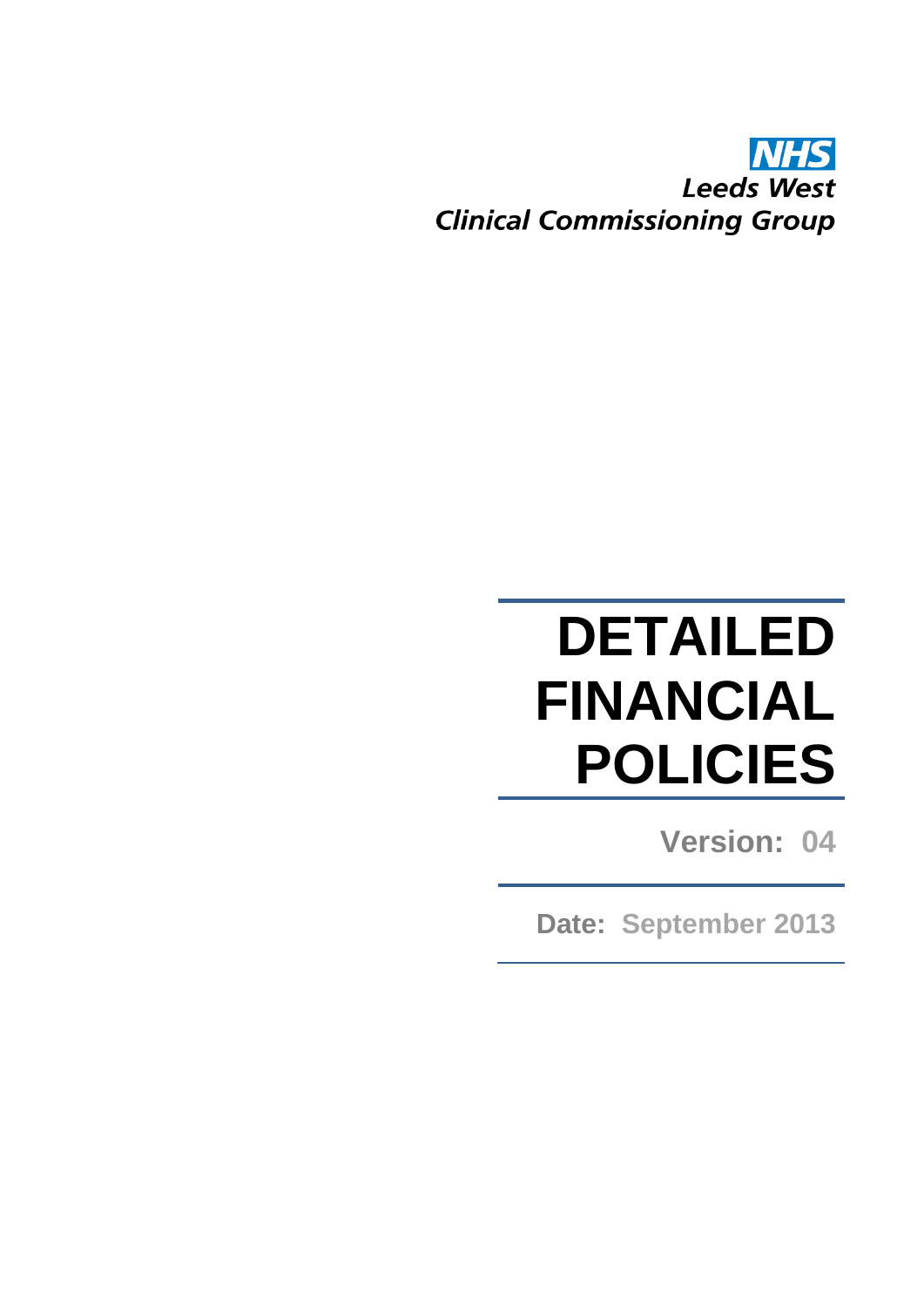# **TABLE OF CONTENTS**

| <b>Section</b> | <b>Contents</b>                                              | Page                                            |
|----------------|--------------------------------------------------------------|-------------------------------------------------|
| 1.             |                                                              | <u>04</u>                                       |
|                | - General                                                    |                                                 |
|                |                                                              | $\frac{04}{05}$                                 |
| 2.             | <b>Audit</b>                                                 | <u>08</u>                                       |
|                |                                                              |                                                 |
|                |                                                              |                                                 |
|                |                                                              | $\frac{08}{09}$ $\frac{10}{11}$ $\frac{11}{11}$ |
|                | <b>External Audit</b>                                        |                                                 |
|                |                                                              |                                                 |
| 3.             |                                                              | 12                                              |
|                |                                                              |                                                 |
|                | - Allocations.                                               |                                                 |
|                |                                                              |                                                 |
|                |                                                              |                                                 |
|                |                                                              | $\frac{12}{12}$ $\frac{13}{13}$ $\frac{14}{14}$ |
|                |                                                              |                                                 |
| 4.             |                                                              | 14                                              |
|                | - General.                                                   | 14                                              |
|                | - Commercial (Bank) and Government Banking Service (OPG)     |                                                 |
|                | Accounts.                                                    | <u> 14</u>                                      |
|                |                                                              | $\frac{15}{15}$                                 |
|                | Income, Fees and Charges and Security of Cash, Cheques and   |                                                 |
| 5.             |                                                              | 15                                              |
|                |                                                              | <u> 15</u>                                      |
|                |                                                              | 15                                              |
|                |                                                              | 16                                              |
|                | - Security of Cash, Cheques and Other Negotiable Instruments | <u> 17</u>                                      |
| 6.             | Capital Investment, Asset Register and Security of Assets    | <u> 18</u>                                      |
|                |                                                              | <u> 18</u>                                      |
|                |                                                              | $\frac{18}{19}$                                 |
|                |                                                              |                                                 |
| 7.             | <b>Payment of Staff.</b>                                     | $\overline{20}$                                 |
|                |                                                              | $\frac{20}{20}$<br>$\frac{22}{22}$              |
|                | <b>Processing Payroll</b>                                    |                                                 |
| 8.             |                                                              |                                                 |
|                |                                                              | 22                                              |
| 9.             |                                                              | 23                                              |
| 10.            | <b>Contracting and Purchasing</b>                            | $\overline{24}$                                 |
| 11.            | Terms of Service, Allowance and Payments of Members of the   | 25                                              |
|                |                                                              | $\frac{25}{5}$                                  |
|                |                                                              | 26                                              |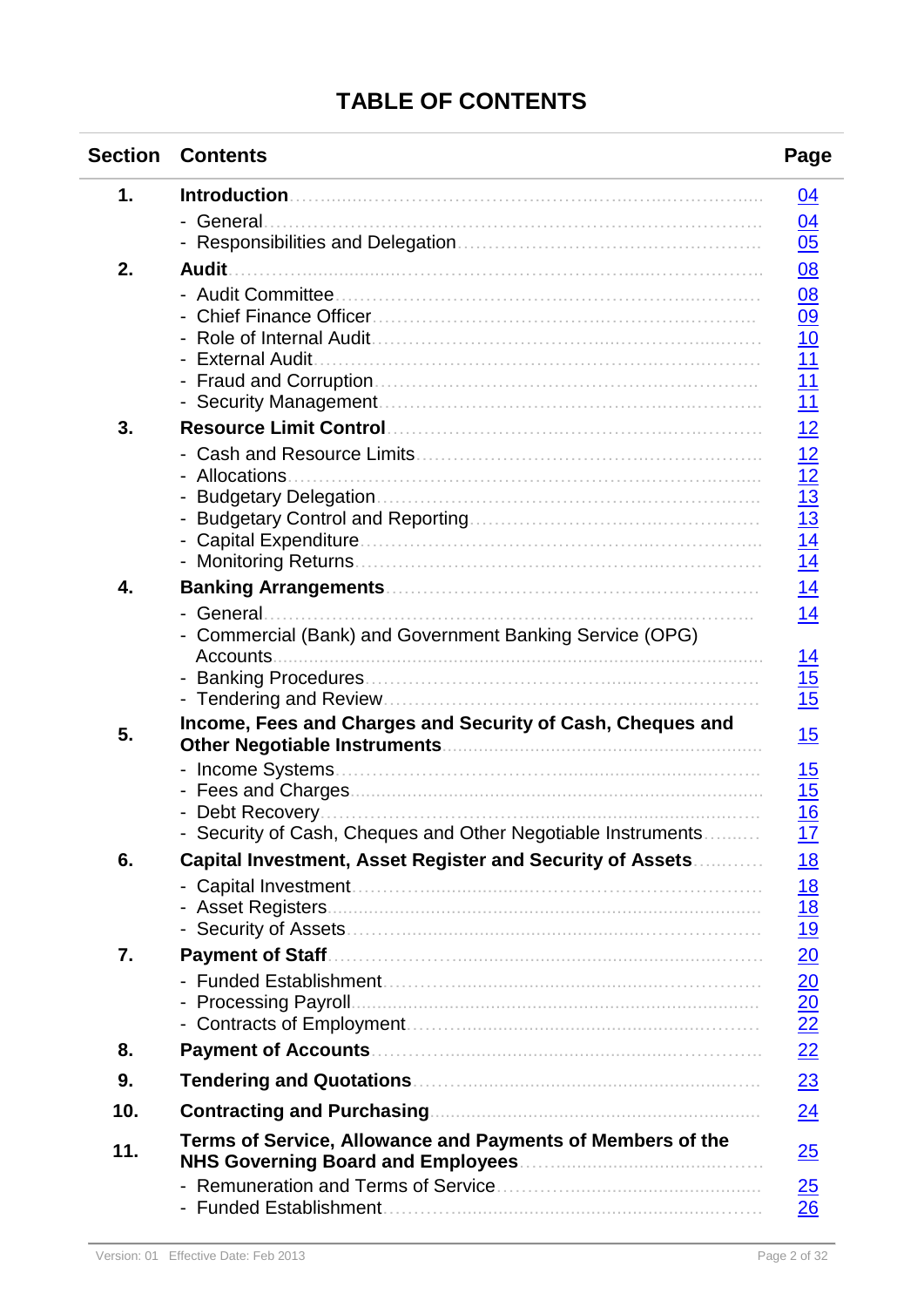| <b>Section</b> | <b>Contents</b>                                              | Page                              |
|----------------|--------------------------------------------------------------|-----------------------------------|
|                | - Staff Appointments                                         | $\overline{26}$<br>$\frac{26}{5}$ |
| 12.            | <b>Non-Pay Expenditure</b>                                   | 26                                |
| 13.            | <b>Stores and Receipt of Goods.</b>                          | 27                                |
|                | - General Position                                           |                                   |
|                | - Control of Stores, Stocktaking, Condemnations and Disposal | $\frac{27}{27}$                   |
| 14.            | Disposals and Condemnations, Losses and Special Payments     | 27                                |
|                | - Disposals and Condemnations.                               | $\frac{27}{28}$                   |
| 15.            |                                                              | 29                                |
|                | - Finance.                                                   | $\frac{29}{29}$                   |
| 16.            | <b>Information Governance.</b>                               | 29                                |
| 17.            | <b>Retention of Documents</b>                                | 30                                |
| 18.            | <b>Risk Management and Insurance</b>                         | 31                                |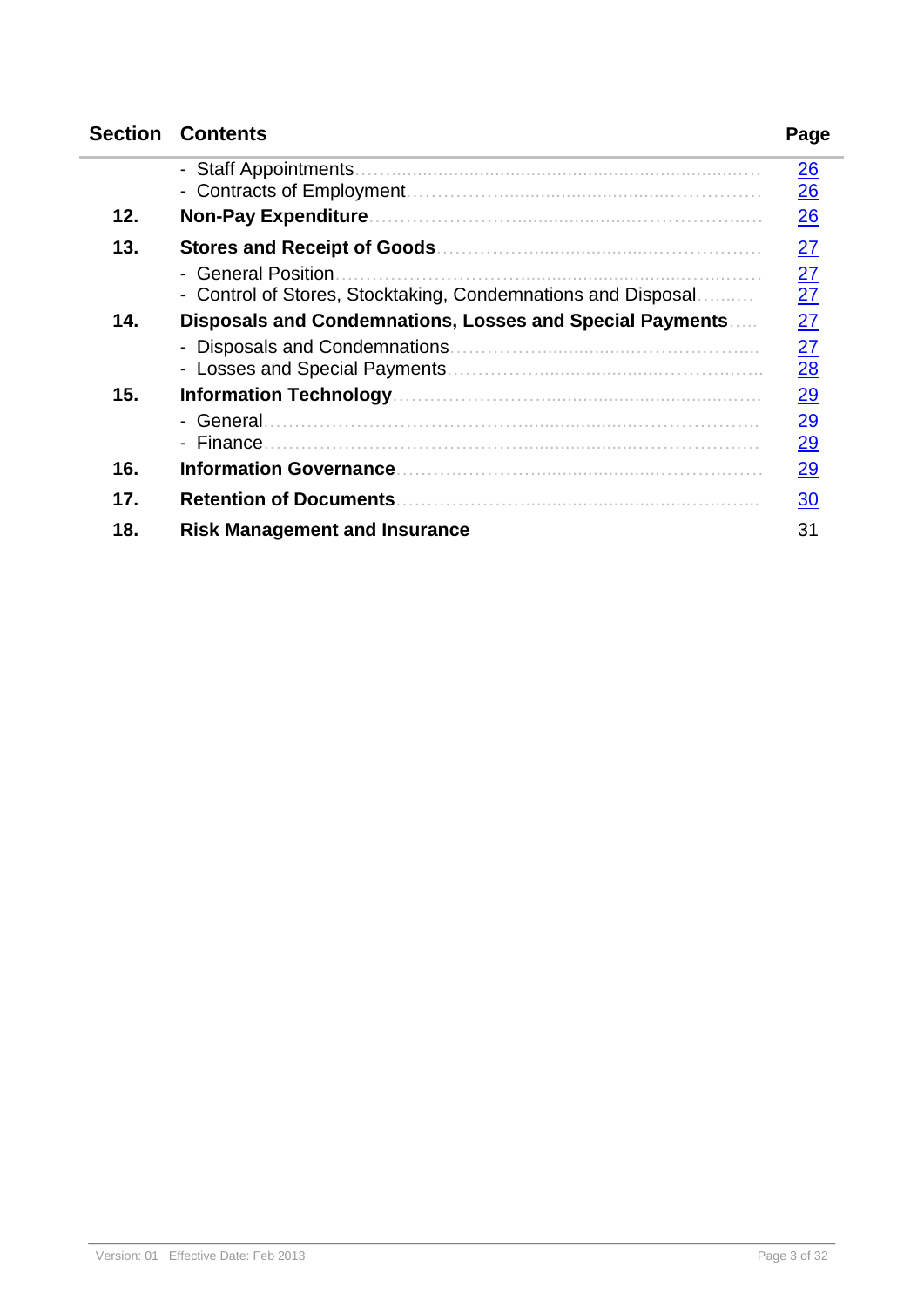# <span id="page-3-0"></span>**1. Introduction**

# **1.1 General**

- 1.1.1 These Detailed Financial Policies (DFPs) are issued in accordance with the Directions issued by the Secretary of State for Health under the provisions of the NHS Act 2006 as amended by the Health and Social Care Act 2012, with responsibilities set out under that and subsequent secondary legislation for the regulation of the conduct of the NHS Leeds West Clinical Commissioning Group (LWCCG) in relation to all financial matters. They shall have effect as if incorporated in the Standing Orders (SOs) of the NHS LWCCG.
- 1.1.2 These DFPs detail the financial responsibilities, policies and procedures adopted by the NHS LWCCG. They are designed to ensure that the NHS LWCCG's financial transactions are carried out in accordance with the law and Government policy in order to achieve probity, accuracy, economy, efficiency and effectiveness. They should be used in conjunction with the matters reserved to the Governing Body and the scheme of delegation.
- 1.1.3 These DFPs identify the financial responsibilities that apply to everyone working for the NHS LWCCG and its constitutional organisations. The user of these DFPs must also take into account relevant prevailing Department of Health and/or Treasury instructions. The Chief Financial Officer must approve all financial procedures.
- 1.1.4 Should any difficulties arise regarding the interpretation or application of any of the DFPs, the advice of the Chief Financial Officer must be sought before acting. The user of these DFPs should also be familiar with and comply with the NHS LWCCG Standing Orders (SOs).
- 1.1.5 The failure to comply with DFPs and standing orders can in certain circumstances be regarded as a disciplinary matter that could result in dismissal.
- 1.1.6 If for any reason these DFPs are not complied with, full details of the noncompliance and any justification for non-compliance shall be reported to the next formal meeting of the Audit Committee for determining or ratifying action. All members of the Governing Body, and all staff, have a duty to disclose any noncompliance with these DFPs to the Chief Financial Officer as soon as possible.
- 1.1.7 Wherever the title Chief Officer, Chief Financial Officer, or other nominated officer is used in these instructions, it shall be deemed to include such other directors or employees as have been duly authorised to represent them, except in respect of Banking Arrangements (see section 4).
- 1.1.8 Any expression to which a meaning is given in the National Health Service Act 2006 (as amended) or in the Financial Directions made under the Act shall have the same meaning in these instructions; and
	- (a) "Budget" means an amount of resources expressed in financial terms proposed by the NHS LWCCG for the purpose of carrying out over a specific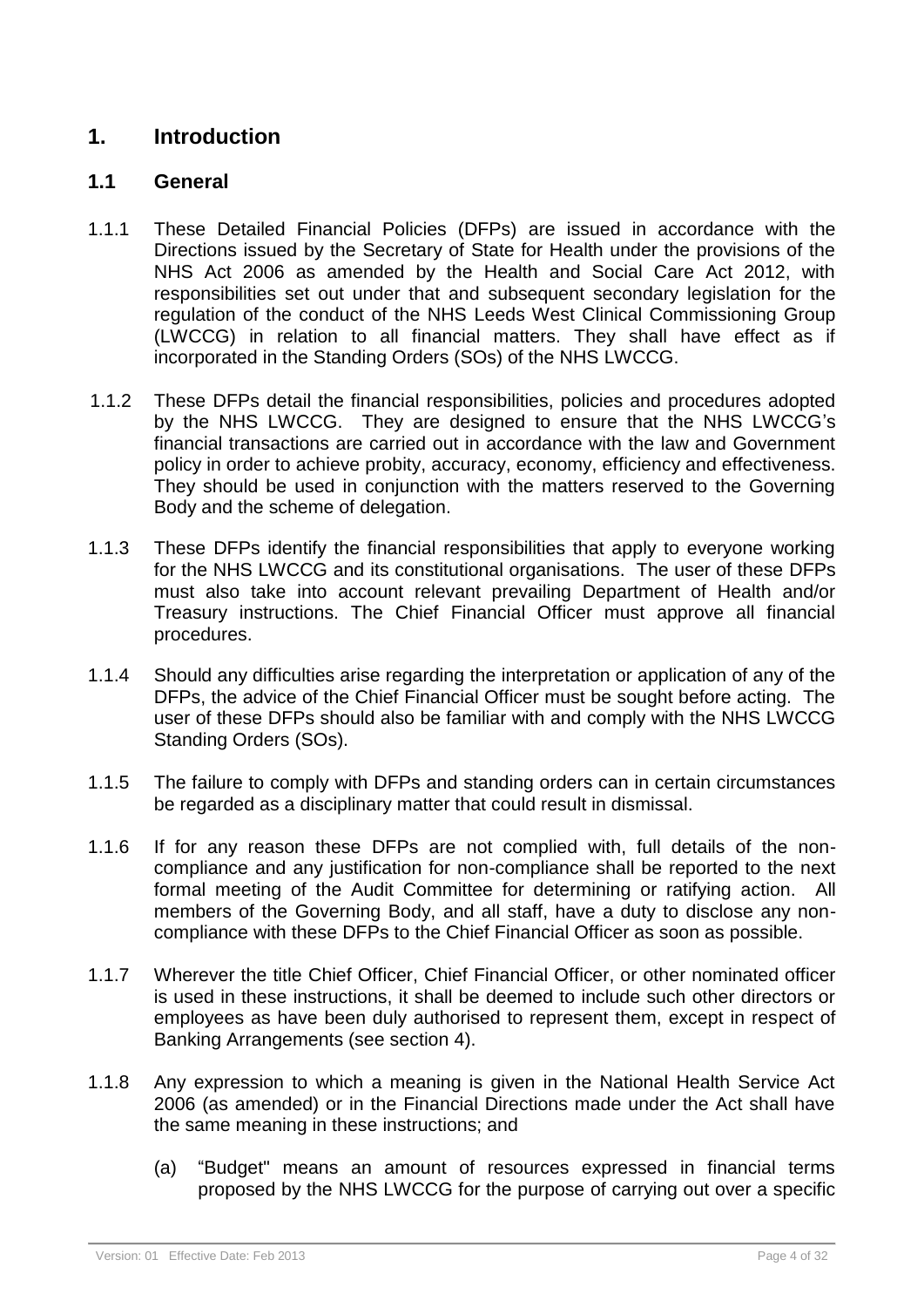period all or part of the functions of the NHS LWCCG.

- (b) "Budget Holder" means the individual with delegated NHS LWCCG authority to manage finances (income and expenditure) for a specific area of the organisation.
- (c) "Budget Manager" refers to those officers who are required to manage budgets on behalf of the respective Budget Holder.
- (d) "Chief Officer" means the officer of the NHS LWCCG (who is directly accountable to the Governing Body).
- (e) "Accounting Officer" means the officer responsible and accountable for funds entrusted to the NHS LWCCG. He/she shall be responsible for ensuring the proper stewardship of public funds and assets. The Accounting Officer for the NHS LWCCG is the Chief Officer.
- (f) "Governing Body" means the Chair, non-executive directors and voting executive directors of the NHS LWCCG collectively as a body.
- (g) "Leadership Team" is the senior management team of the NHS LWCCG as designated by the Chief Officer.
- <span id="page-4-0"></span>(h) "Officer" means employee of the NHS LWCCG or any other person holding a paid appointment or office with the NHS LWCCG.

#### **1.2 Responsibilities and Delegation**

#### **1.2.1 The Governing Body**

- 1.2.1.1 The Governing Body exercises financial supervision and control by:
	- (a) formulating the financial strategy;
	- (b) requiring the submission and approval of budgets within approved allocations/overall income;
	- (c) defining and approving essential features of financial arrangements in respect of important procedures and financial systems, including the need to obtain value for money; and
	- (d) defining specific responsibilities placed on members of the Governing Body and officers as indicated in the Scheme of Delegation document.
	- (e) approval of the Financial Statements and Annual Report
- 1.2.1.2 The Governing Body has resolved that certain powers and decisions may only be exercised by the Governing Body in formal session. These are set in the CCG's Constitution Document.
- 1.2.1.3 The Governing Body will delegate responsibility for the performance of its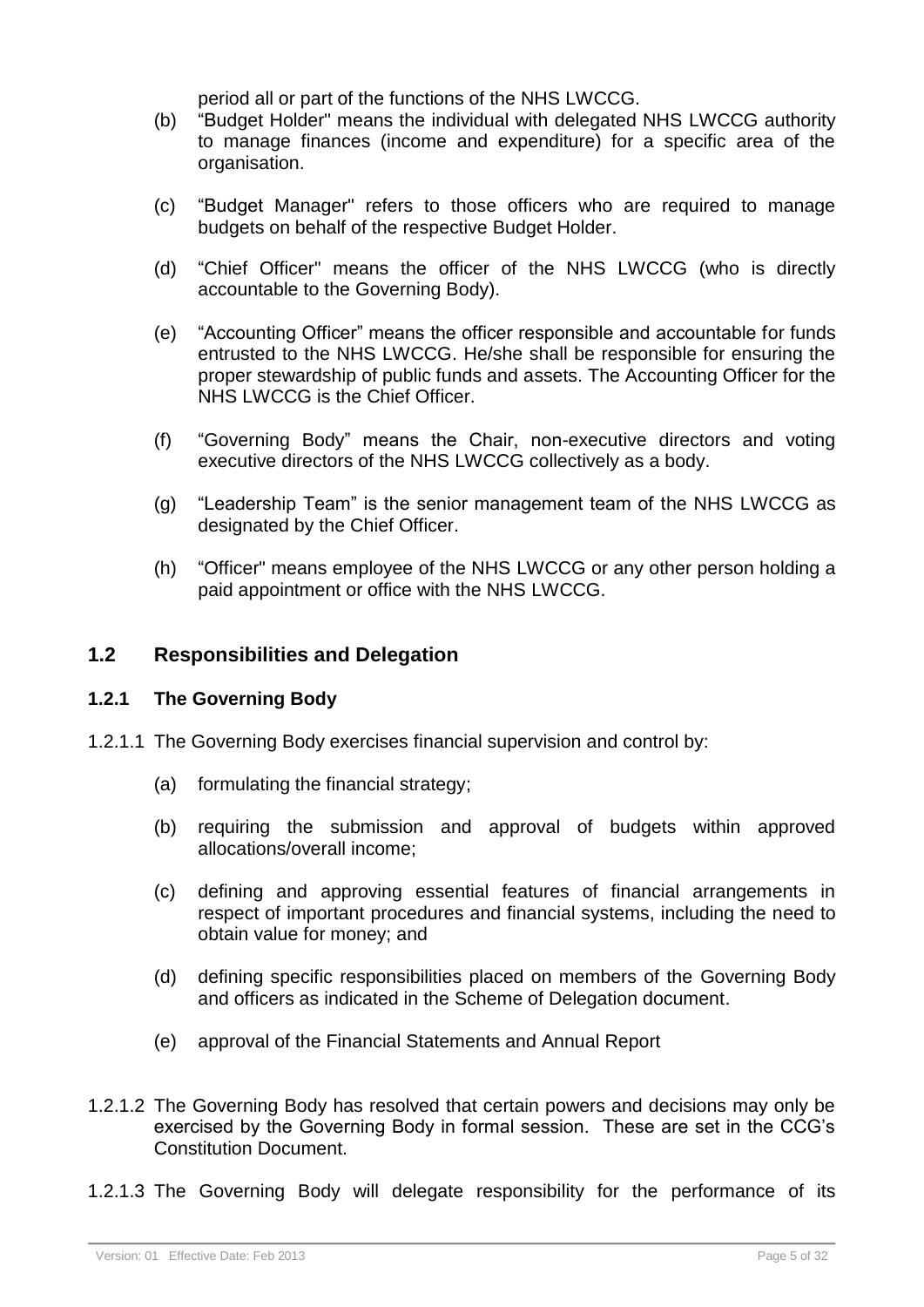functions in accordance with the SOs and the scheme of delegation document adopted by the NHS LWCCG.

#### **1.2.2 The Chief Officer and Chief Financial Officer**

- 1.2.2.1 The Chief Officer and Chief Financial Officer will, as far as possible, delegate their detailed responsibilities, but they remain accountable for financial control.
- 1.2.2.2 Within the Instructions it is acknowledged that the Chief Officer will have ultimate responsibility for ensuring that the NHS LWCCG meets its obligation to perform its functions within the financial resources made available to it. The Chief Officer has overall executive responsibility for the NHS LWCCGs activities and is responsible to the Governing Body for ensuring that it stays within its resource and cash limits.
- 1.2.2.3 The Chief Officer will delegate detailed responsibility for financial activities and controls to the Chief Financial Officer but retain overall accountability. The extent of such delegation will be determined in the NHS LWCCGs scheme of delegation and should be kept under review by the Governing Body.
- 1.2.2.4 The Chief Officer, through the Chief Financial Officer, shall be responsible for the implementation of the NHS LWCCGs financial policies and for co-ordinating any corrective action necessary to further these policies.
- 1.2.2.5 It shall be the responsibility of the Chief Officer to ensure that existing staff and all new employees are notified of their responsibilities within these instructions, and in particular policy in relation to potential corruption and the acceptance of gifts and hospitality. The general principle is that all staff and members of the Governing Body must be, and must be seen to be, fair, impartial and unbiased at all times. The offer or receipt of any gift and hospitality can create actual or perceived conflicts of interest, but at the same time refusal could cause embarrassment or unintentional offence. The offer of a gift, favour, or exceptionally generous hospitality should be treated with caution.
- 1.2.2.6 The Chief Officer shall ensure that the NHS LWCCG has a programme of risk management, in accordance with current Department of Health assurance framework requirements, which shall be approved by the Governing Board and monitored by the Audit Committee.
- 1.2.2.7 The programme of risk management shall include:
	- a) a process for identifying and quantifying risks and potential liabilities;
	- b) engendering among all levels of staff a positive attitude towards the control of risk;
	- c) management processes to ensure that all significant risks and potential liabilities are addressed including effective systems of internal control and decisions on the acceptable level of retained risk;
	- d) contingency plans to offset the impact of adverse events;
	- e) audit arrangements including internal audit and health and safety reviews;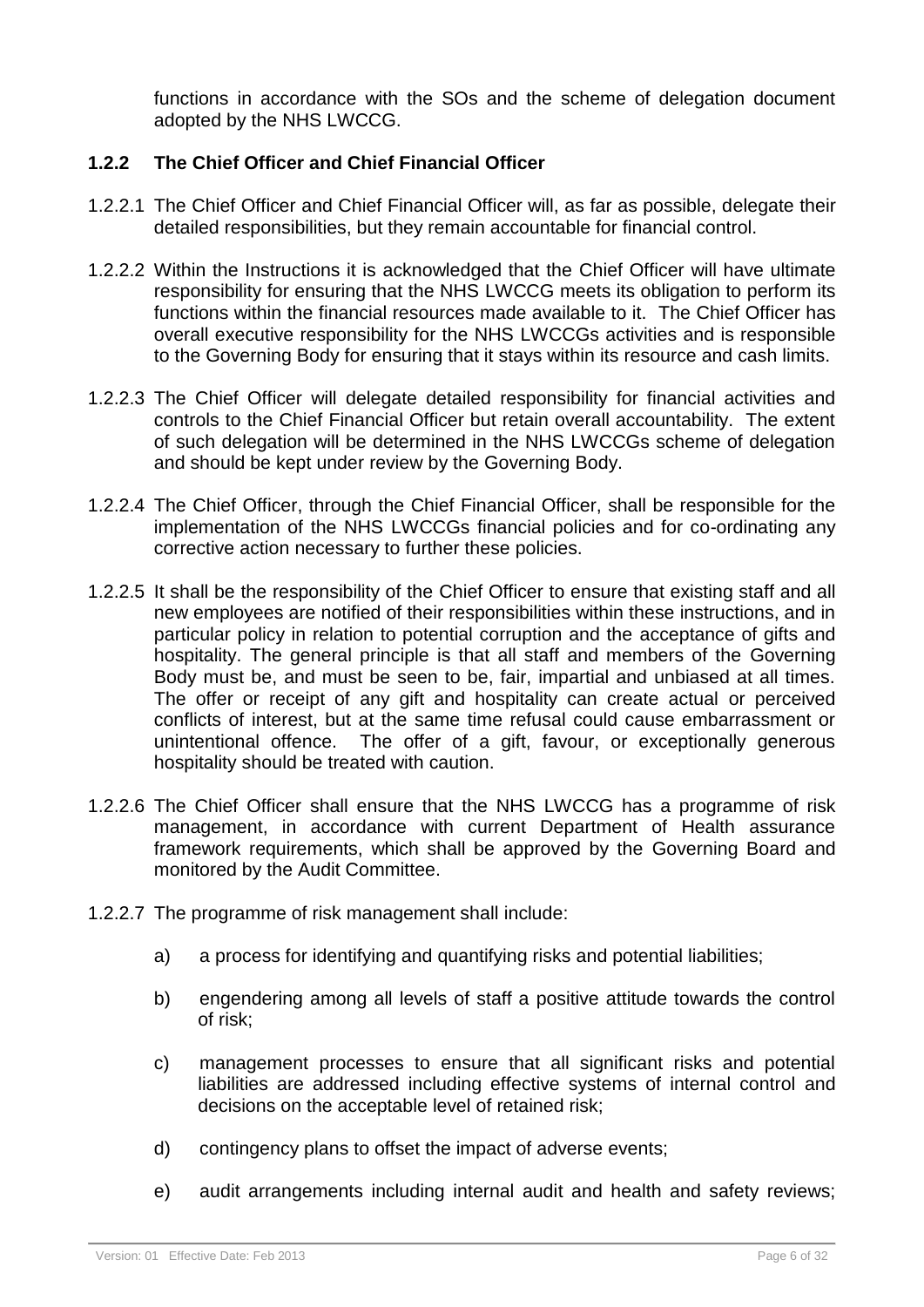and

- f) arrangements to review the risk management programme.
- 1.2.2.8 The existence, integration and evaluation of the above elements will assist in providing a basis to make a statement on the effectiveness of internal control within the annual report and accounts as required by the Department of Health.

#### **1.2.3 The Chief Financial Officer**

- 1.2.3.1 The Chief Financial Officer is responsible for:
	- a) implementing the NHS LWCCGs financial policies and for co-ordinating any corrective action necessary to further these policies;
	- b) maintaining an effective system of financial control including ensuring that detailed financial procedures and systems incorporating the principles of separation of duties and internal checks are prepared, documented and maintained to supplement these instructions; and
	- c) ensuring that sufficient records are maintained to show and explain the NHS LWCCGs transactions, in order to disclose, with reasonable accuracy, the financial position of the NHS LWCCGs at any time.
- 1.2.3.2 Without prejudice to any other functions of the NHS LWCCG, and employees of the NHS LWCCG, the duties of Chief Financial Officer shall include:
	- a) The provision of financial advice to the NHS LWCCG and its employees;
	- b) The design, implementation and supervision of systems of internal financial control; and
	- c) The preparation and maintenance of such accounts, certificates, estimates, records and reports as the NHS LWCCG may require for the purpose of carrying out its statutory duties, including preparing the Financial Statements and Annual Accounts.
- 1.2.3.3 The Chief Financial Officer shall ensure that insurance arrangements exist in accordance with the risk management programme and shall demonstrate value for money for any insurance obtained.

#### **1.2.4 Governing Body Members and Employees**

- 1.2.4.1 All members of the Governing Body and employees, severally and collectively, are responsible for:
	- a) the security of the property of the NHS LWCCG;
	- b) avoiding loss;
	- c) exercising economy and efficiency in the use of resources; and
	- d) conforming with the requirements of SOs, DFPs, scheme of delegation and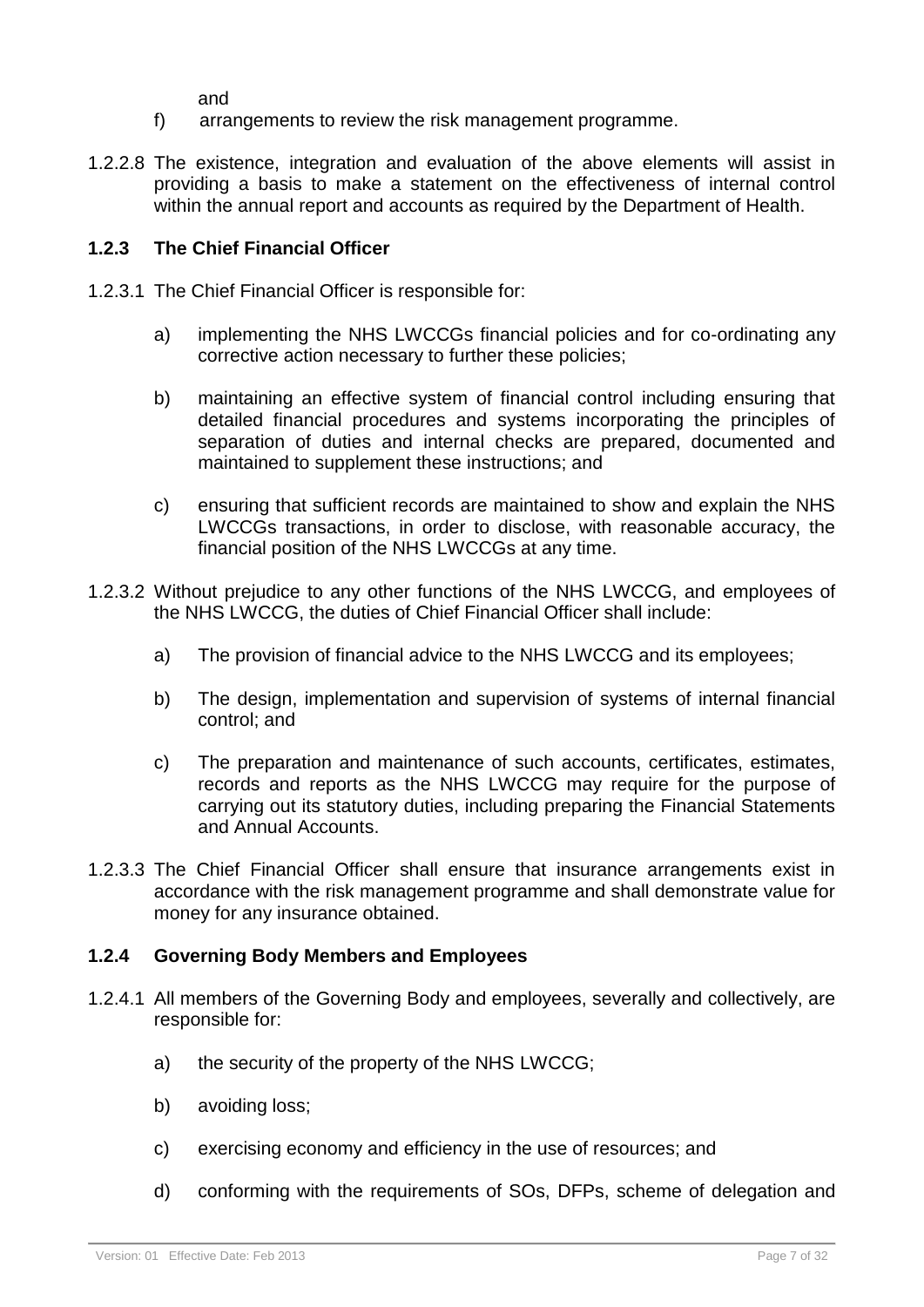financial procedures.

- 1.2.4.2 It shall be the duty of any officer having evidence of, or reason to suspect, financial or other irregularities or impropriety in relation to these regulations to report these suspicions to the Chief Financial Officer. The Chief Financial Officer will consider the suspicions to determine if the case should be referred to the Counter Fraud Specialist. A detailed investigation should not be conducted as this may compromise any investigation by the Counter Fraud Specialist.
- 1.2.4.3 For all members of the Governing Body and any employees who carry out a financial function, the form in which the financial records are kept and the manner in which members of the Governing Body and employees discharge their duties must be to the satisfaction of the Chief Financial Officer.

#### **1.2.5 Contracts, Contractors and their Employees**

- 1.2.5.1 Directors responsible for arranging contracts for the provision of items and/or services shall ensure that those contracts are correctly monitored and governed within the contract's terms and conditions.
- 1.2.5.2 Any contractor or employee of a contractor who is empowered by the NHS LWCCG to commit the NHS LWCCG to expenditure or who is authorised to obtain income shall be covered by these instructions. It is the responsibility of the Chief Officer to ensure that such persons are made aware of this.
- 1.2.5.3 All contractors must agree to, and sign copies of, the NHS LWCCGs Information Governance policies and in particular the requirements of the Data Protection Act before accessing NHS LWCCG records.
- <span id="page-7-0"></span>1.2.5.4 All contractors must agree to, and sign copies of, the NHS LWCCG's IT Security Policy before accessing any of the NHS LWCCG IT systems.

# <span id="page-7-1"></span>**2 Audit**

#### **2.1 Audit Committee**

- 2.1.1 In accordance with SOs (and as set out in guidance issued by the Department of Health under EL(94) 40), the NHS LWCG shall establish an Audit Committee. The terms of reference of the Audit Committee shall be drawn up and approved by the Governing Body, and are incorporated in the SOs. The Audit Committee will provide an independent and objective view of internal control by:
	- a) overseeing internal and external audit services;
	- b) reviewing financial and information systems, monitoring the integrity of the financial statements (including Annual Accounts and Annual Reports) and reviewing significant financial reporting judgements;
	- c) reviewing the establishment and maintenance of an effective system of risk management and internal control, across the whole of the organisations activities, that supports achievement of the organisations objectives.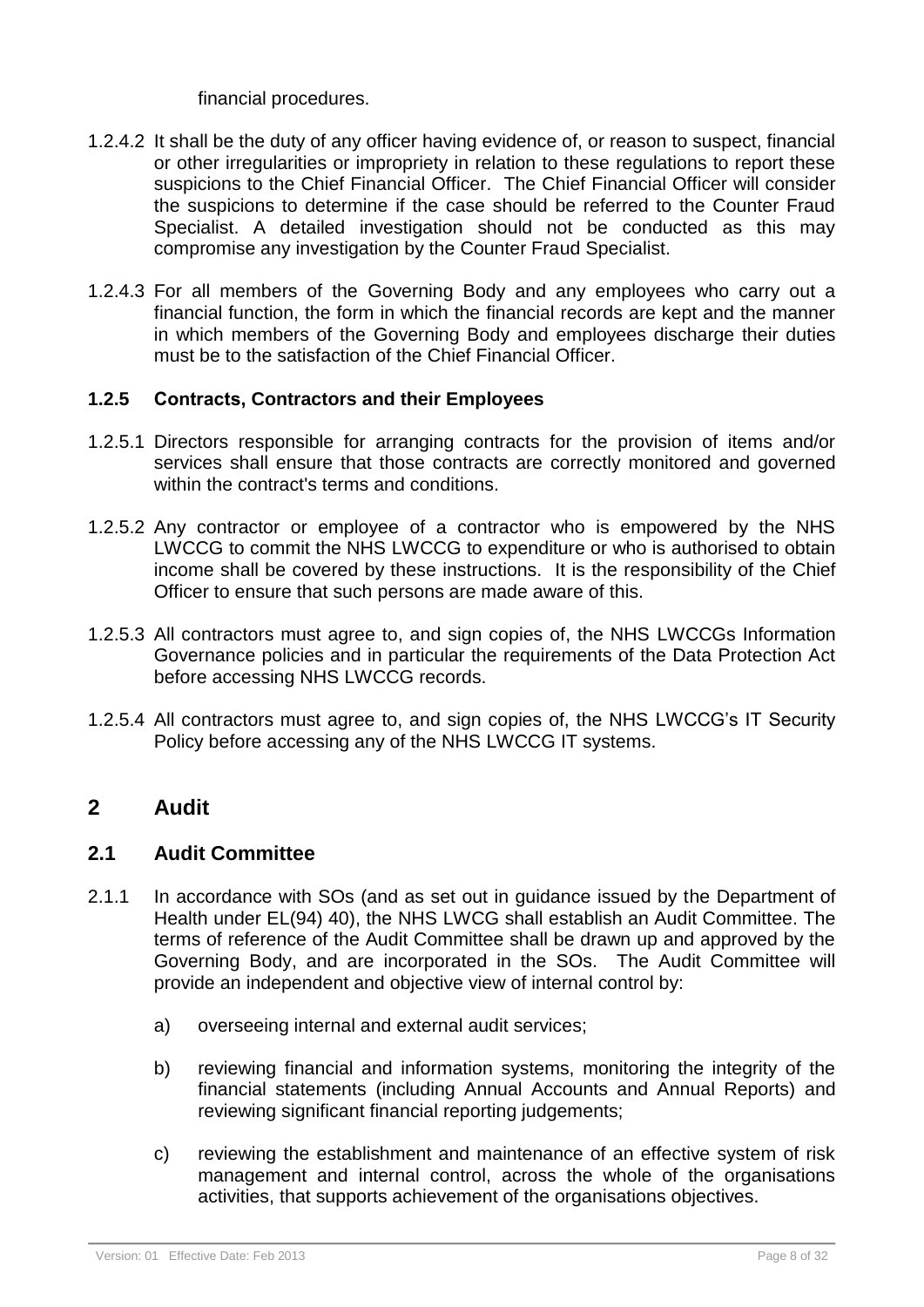- d) monitoring compliance with SOs and DFPs;
- e) ensuring that the organisation has adequate arrangements in place for countering fraud and reviewing the outcomes of counter fraud work;
- f) reviewing schedules of losses and compensations and making recommendations to the Governing Body;
- g) reviewing the work of other committees, and other significant assurance providers or functions, which can provide relevant assurances; and
- <span id="page-8-0"></span>h) requesting and reviewing reports and positive assurances from directors and managers on overall arrangements for governance, risk management and internal control.
- 2.1.2 Where the Audit Committee considers there is evidence of ultra vires transactions, evidence of improper acts, or if there are other important matters that the Committee wish to raise, the Chairman of the Audit Committee should raise the matter in the first instance with the Chief Financial Officer and the Chief Officer. If the matter has still not been resolved to the Audit Committee's satisfaction, then the matter will be raised at a full meeting of the Governing Body. Exceptionally the matter may need to be referred to the Department of Health (DoH).

#### **2.2 Chief Financial Officer**

- 2.2.1 The Chief Financial Officer is responsible for:
	- a) ensuring there are arrangements to review, evaluate and report on the effectiveness of internal financial control, including the establishment of an effective internal audit function;
	- b) ensuring that the internal audit is adequate and meets the government mandatory audit standards;
	- c) deciding at what stage to involve the police in cases of misappropriation and other irregularities not involving fraud or corruption; and
	- d) ensuring that an annual internal audit report is prepared for the consideration of the Audit Committee (and the Governing Body). The report must cover:
		- a clear opinion on the effectiveness of internal control in accordance with current assurance framework guidance issued by the Department of Health including, for example, compliance with control criteria and standards;
		- major internal financial control weaknesses discovered;
		- progress on the implementation of internal audit recommendations;
		- progress against plan over the previous year; and
		- strategic audit plan covering the coming three years; and a detailed plan for the coming year.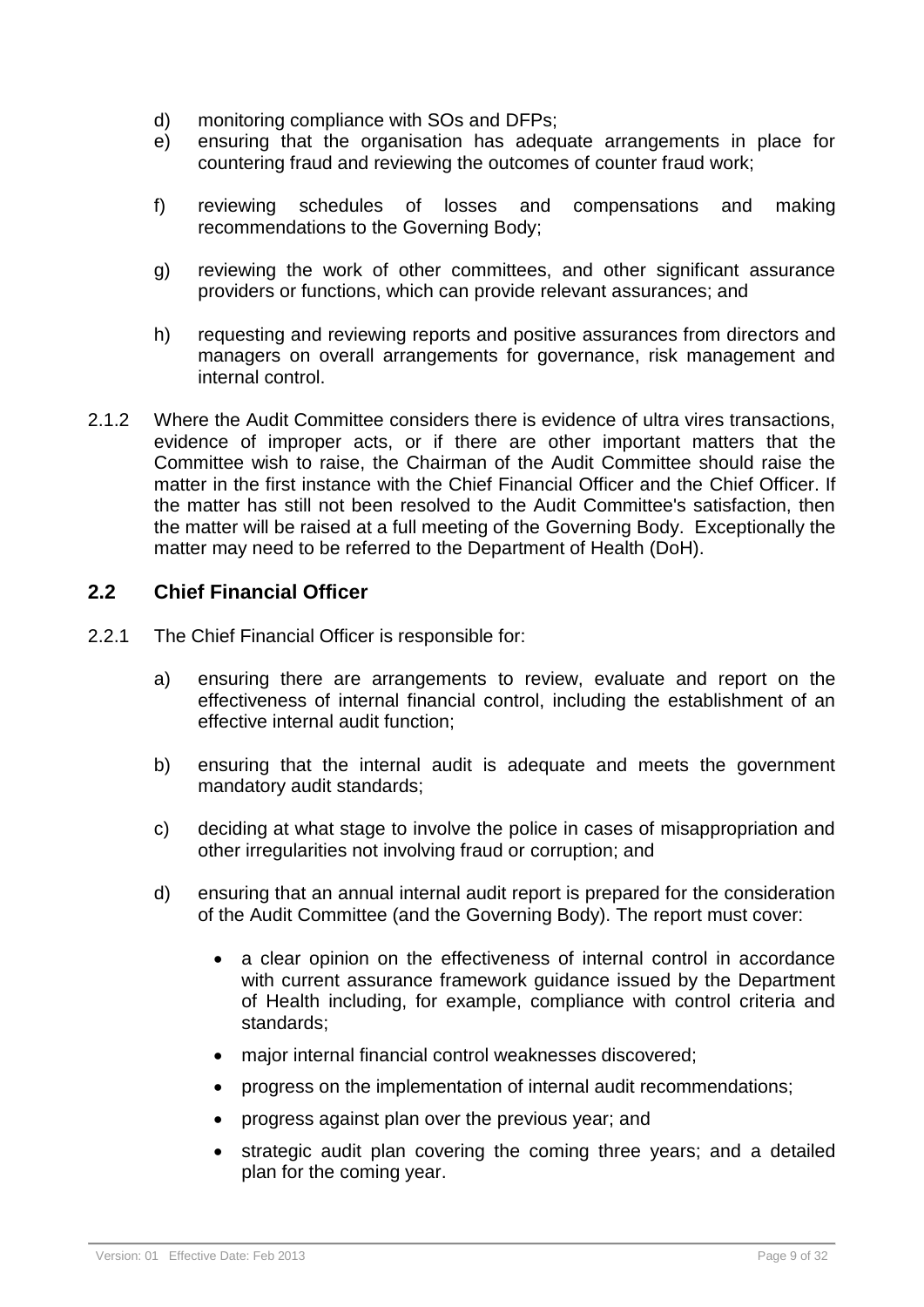- 2.2.2 The Chief Financial Officer or designated auditors are entitled without necessarily giving prior notice to require and receive:
	- a) access to all records, documents and correspondence relating to any financial or other relevant transactions, including documents of a confidential nature;
	- b) access at all reasonable times to any land, premises or members of the Board or employee of the NHS LWCCG; and
	- c) explanations concerning any matter under consideration.

#### <span id="page-9-0"></span>**2.3 Role of Internal Audit**

- 2.3.1 Internal audit will provide an independent and objective opinion on risk management, control and governance arrangements by measuring and evaluating their effectiveness. The Head of Internal Audit will provide an annual opinion on the effectiveness of the whole system of internal control.
- 2.3.2 The opinion will be based on a systematic review and evaluation of risk management, control and governance which comprises the policies, procedures and operations in place to:
	- a) establish and monitor the achievement of the organisations strategic and operational objectives;
	- b) identify, assess and manage strategic and operational risks to achieving the organisations objectives;
	- c) identify the extent of compliance with, and the financial effect of, the relevant established policies, plans and procedures;
	- d) identify the adequacy and application of financial and other related management controls;
	- e) ensure the integrity and reliability of information, accounts and data, including internal and external reporting and accountability processes; and
	- f) identify the extent to which the NHS LWCCGs assets and interests are accounted for and safeguarded from loss of any kind, arising from:
		- fraud and other offences:
		- waste, extravagance, inefficient administration;
		- poor value for money; or
		- other causes.
- 2.3.3 Internal Audit shall also independently verify the board assurance framework statements in accordance with NHS guidance.
- 2.3.4 The Head of Internal Audit will make suitable provision to form an opinion on key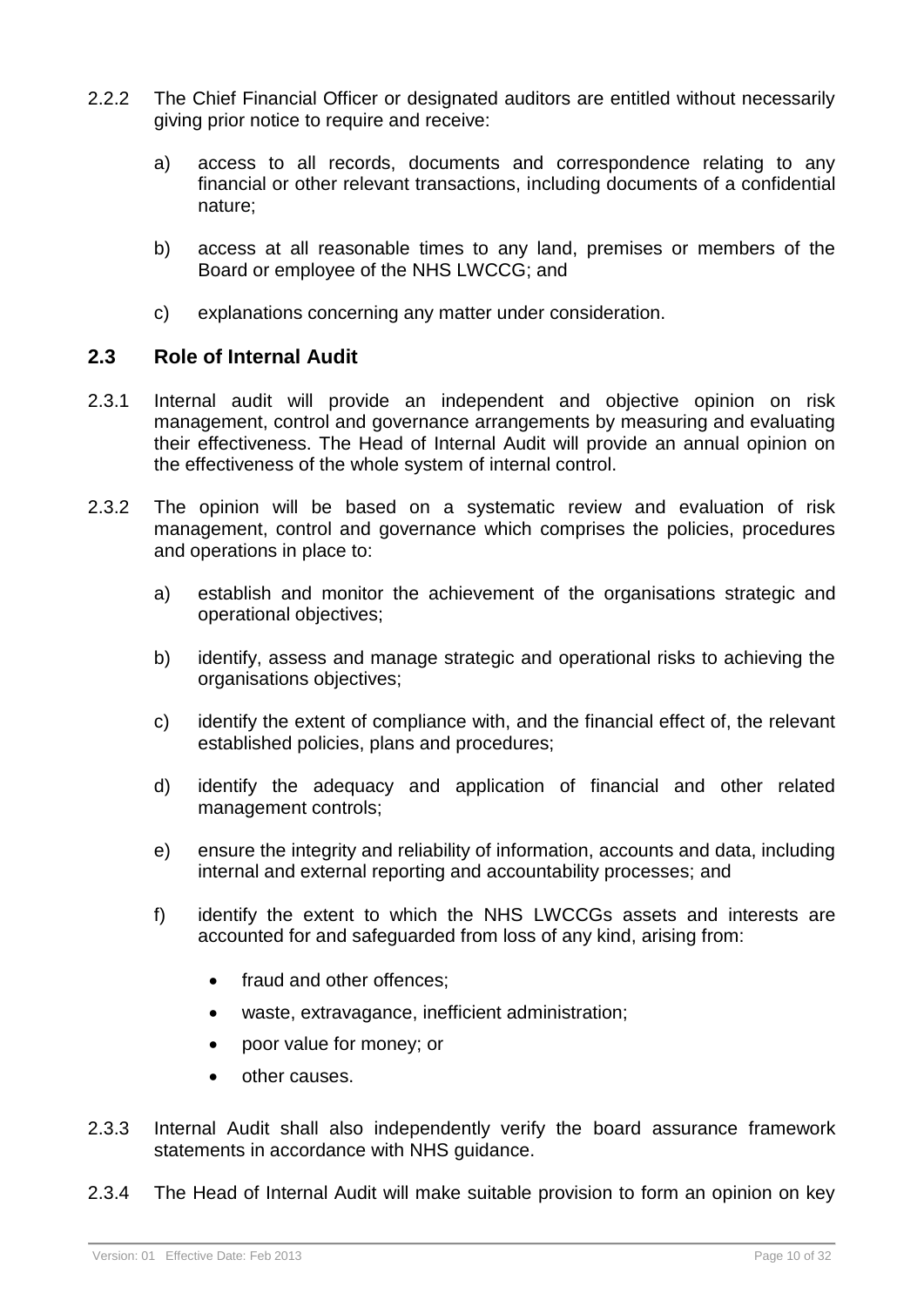systems operated on behalf of other organisations, and key systems being operated by other organisations, either by deriving the opinions themselves or by relying on the opinions provided by other auditors/review bodies.

- 2.3.5 Whenever any matter arises which involves, or is thought to involve, irregularities concerning cash, stores, or other property or any suspected irregularity of a pecuniary nature, the Chief Financial Officer must be notified immediately.
- 2.3.6 The Head of Internal Audit will normally attend Audit Committee meetings and has a right of access to all Audit Committee members, the Chair and Chief Officer of the NHS LWCCG.
- 2.3.7 The Head of Internal Audit shall be accountable to the Chief Financial Officer. The reporting system for internal audit shall be agreed between the Chief Financial Officer, the Audit Committee and the Head of Internal Audit. The agreement shall be in writing and shall comply with guidance on reporting contained in the Government Internal Audit Standards. The reporting system shall be reviewed at least every three years.

# <span id="page-10-0"></span>**2.4 External Audit**

<span id="page-10-1"></span>2.4.1 Under the Health and Social Care Act 2012, the NHS England will arrange for the Audit Commission to appoint External Auditors for the CCG.

#### **2.5 Fraud and Corruption**

- 2.5.1 In line with their responsibilities, the NHS LWCCG Chief Officer and Chief Financial Officer shall monitor and ensure compliance with directions issued by the Secretary of State for Health on fraud and corruption.
- 2.5.2 The NHS LWCCG shall appoint an accredited counter fraud specialist to carry out the duties of the Counter Fraud Specialist as specified by the NHS Fraud and Corruption Manual and guidance.
- 2.5.3 The Counter Fraud Specialist shall report to the Chief Financial Officer and shall work with staff in NHS Protect in accordance with the NHS Fraud and Corruption Manual.
- <span id="page-10-2"></span>2.5.4 The Counter Fraud Specialist will provide a written report, at least annually, on counter fraud work within the NHS LWCCG.

#### **2.6 Security Management**

- 2.6.1 In line with their responsibilities, the Chief Officer will monitor and ensure compliance with directions issued by the Secretary of State for Health on NHS security management.
- 2.6.2 The NHS LWCCG shall nominate a suitable person to carry out the duties of the Security Management Specialist as specified by the Secretary of State for Health guidance on NHS security management.
- 2.6.3 The Chief Officer has overall responsibility for controlling and coordinating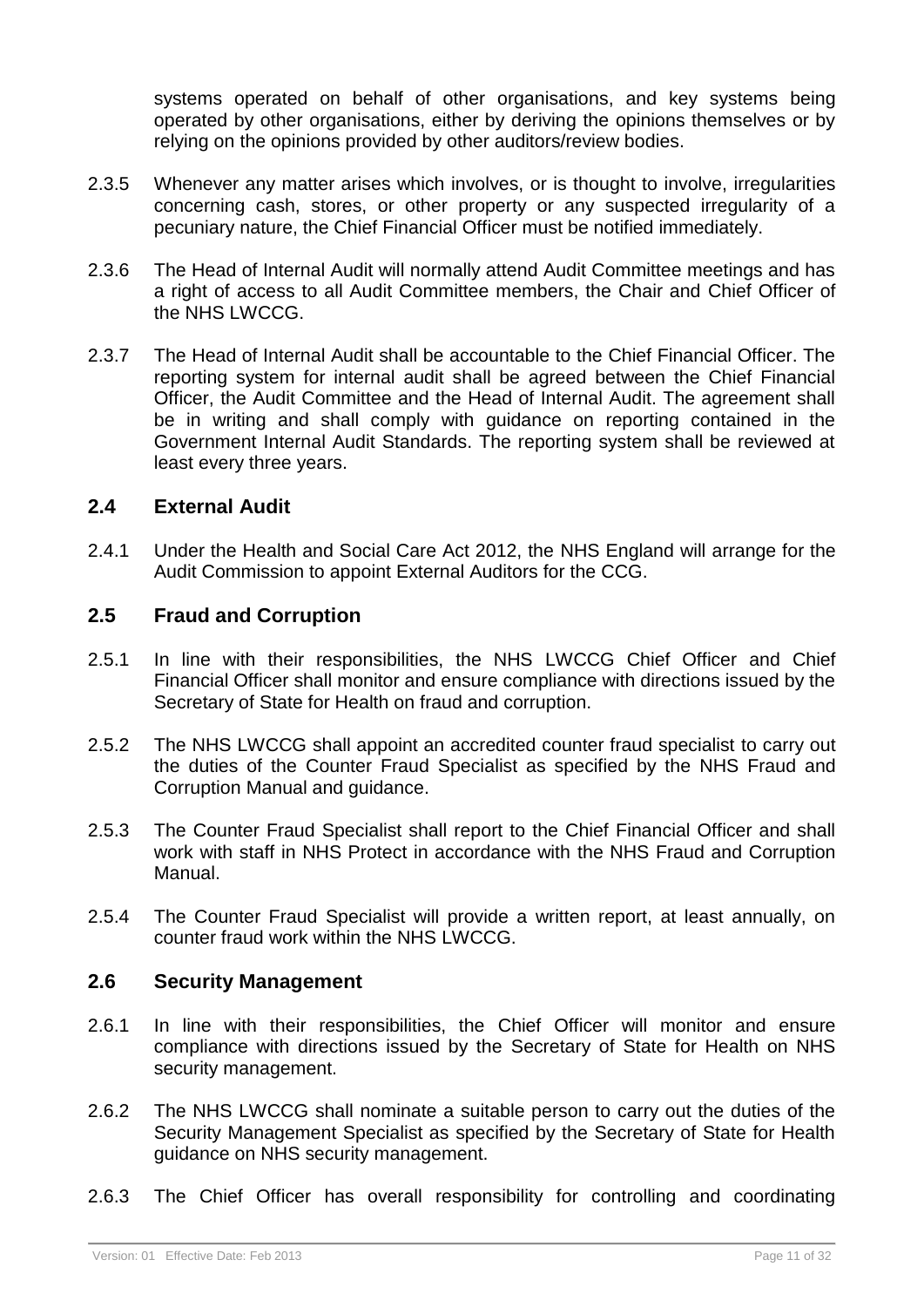<span id="page-11-1"></span>security. However, key tasks are delegated to the relevant director and the appointed Security Management Specialist.

# <span id="page-11-0"></span>**3. Resource Limit Control**

#### **3.1 Cash and Resource Limits**

- 3.1.1 The NHS LWCCG is required by statutory provisions not to exceed Cash and Resource Limits. The Chief Officer has overall executive responsibility for the NHS LWCCG activities and is responsible to the NHS LWCCG for ensuring that it stays within these limits.
- 3.1.2 The definition of use of resources is set out in RAB directions on use of resources which are available on the Department of Health Finance Manual website
- 3.1.3 The Chief Financial Officer will:
	- a) provide monthly reports in the form required by the Secretary of State:
	- b) provide regular financial reports in the form agreed by the Governing Body;
	- c) ensure money drawn from the NHS England against cash limit is required for approved expenditure only, and is drawn only at the time of need, follows best practice as set out in 'Cash Management in the NHS'; and
	- d) be responsible for ensuring that an adequate system for monitoring financial performance is in place to enable the NHS LWCCG to fulfil its statutory responsibility not to exceed its annual revenue and capital resource limits and cash limit.

#### <span id="page-11-2"></span>**3.2 Allocations**

- 3.2.1 The Chief Financial Officer will:
	- a) periodically review the basis and assumptions used by the NHS CB for distributing allocations to the NHS LWCCG and ensure that these are reasonable and realistic and secure the NHS LWCCG entitlement to funds;
	- b) prior to the start of each financial year submit to the Governing Body for approval a report showing the total allocations received and their proposed distribution including any sums to be held in reserve;
	- c) regularly update the Governing Body on significant changes to the initial allocation and the uses of such funds; and
	- d) establish a system for management of the Capital Resource Limit and the approval of investment proposals.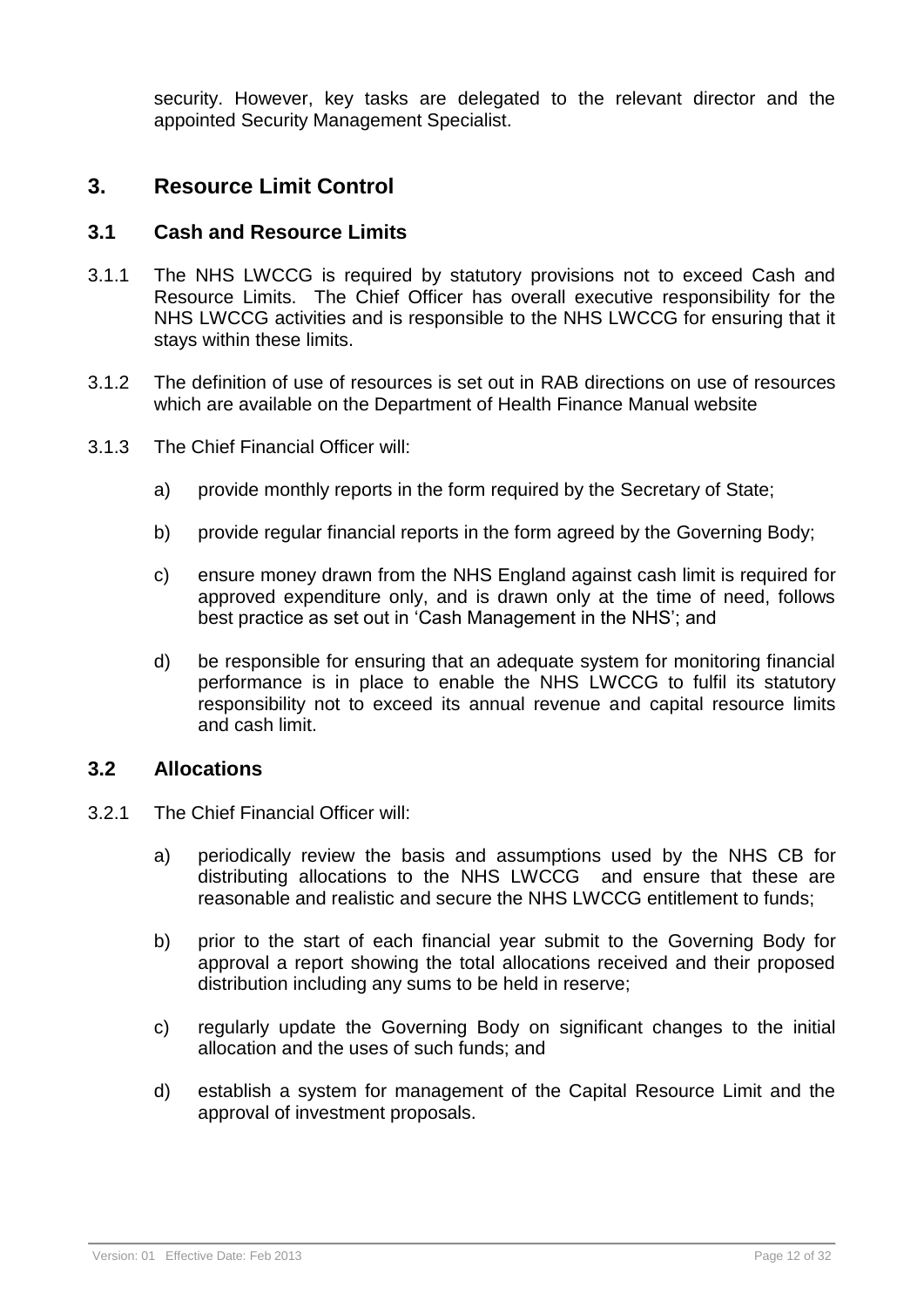# <span id="page-12-0"></span>**3.3 Budgetary Delegation**

- 3.3.1 The Chief Officer may delegate the management of a budget to permit the performance of a defined range of activities. This delegation must be in writing and be accompanied by a clear definition of:
	- a) the amount of the budget;
	- b) the purpose(s) of each budget heading;
	- c) individual and group responsibilities;
	- d) limits on exercising virements;
	- e) achievement of planned levels of service; and
	- f) the provision of regular reports.
- 3.3.2 The Chief Officer and delegated budget holders must not exceed the budgetary total or virement limits set by the Governing Body.
- 3.3.3 Any budgeted funds not required for their designated purpose(s) revert to the immediate control of the Chief Officer, subject to any authorised use of virement.
- <span id="page-12-1"></span>3.3.4 Non-recurring budgets should not be used to finance recurring expenditure without the authorisation in writing of the Chief Officer, as advised by the Chief Financial Officer.

# **3.4 Budgetary Control and Reporting**

- 3.4.1 The Chief Financial Officer will devise and maintain systems of budgetary control. These will include:
	- a) regular financial reports to the Governing Body in a form approved by the Governing Body containing:
		- income and expenditure to date showing trends and forecast year-end position;
		- movements in working capital;
		- movements in cash and capital;
		- capital project spend and projected outturn against plan;
		- explanations of any material variances from plan; and
		- details of any corrective action where necessary and the Chief Officer's and/or Chief Financial Officer's view of whether such actions are sufficient to correct the situation;
	- b) the issue of timely, accurate and comprehensible advice and financial reports to each budget holder, covering the areas for which they are responsible;
	- c) investigation and reporting of variances from financial and workforce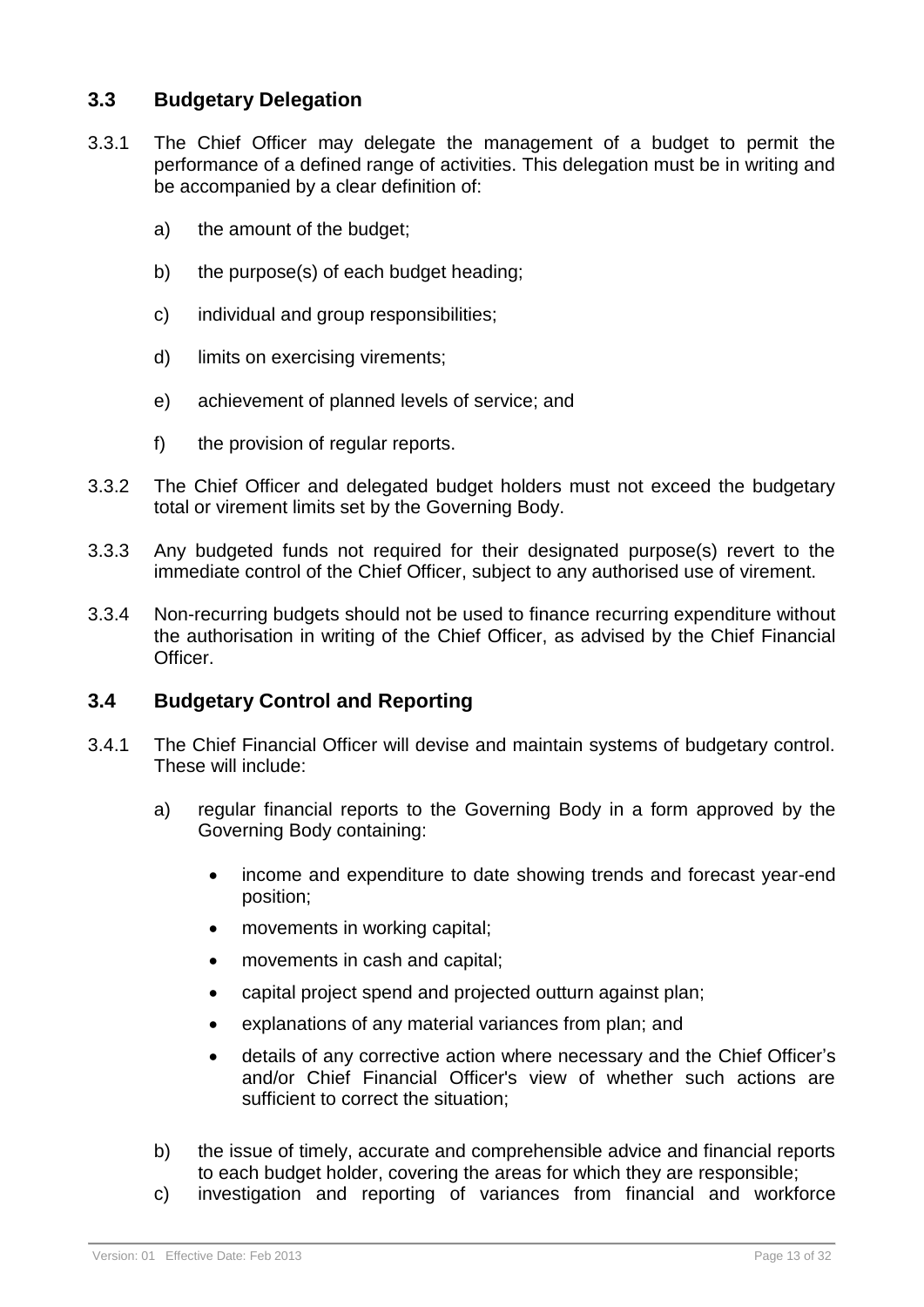budgets;

- d) monitoring of management action to correct variances;
- e) arrangements for the authorisation of budget transfers.
- 3.4.2 Each budget holder is responsible for ensuring that:
	- a) any likely overspending or reduction of income which cannot be met by virement is not incurred without the prior consent of the Governing Body;
	- b) the amount provided in the approved budget is not used in whole or in part for any purpose other than that specifically authorised subject to the rules of virement; and
	- c) no permanent employees are appointed without the approval of the Chief Officer other than those provided for within the available resources and manpower establishment as approved by the Governing Body.

# <span id="page-13-0"></span>**3.5 Capital expenditure**

3.5.1 The general rules applying to delegation and reporting shall also apply to capital expenditure. (The particular applications relating to capital are contained in SFI 6).

# <span id="page-13-1"></span>**3.6 Monitoring Returns**

<span id="page-13-2"></span>3.6.1 The Chief Financial Officer is responsible for ensuring that the appropriate monitoring forms are submitted to the requisite monitoring organisation.

# <span id="page-13-3"></span>**4 Banking Arrangements**

# **4.1 General**

- 4.1.1 The Chief Financial Officer is responsible for managing the NHS LWCCG banking arrangements and for advising on the provision of banking services and operation of accounts. This advice will take into account guidance/ Directions issued from time to time by the Department of Health. In line with Cash Management in the NHS the NHS LWCCG should minimise the use of commercial bank accounts and consider using the Government Banking Service as its supplier (Office of the Paymaster General (OPG) accounts) for all banking services.
- <span id="page-13-4"></span>4.1.2 The Chief Financial Officer shall approve the banking arrangements.

# **4.2 Commercial (Bank) and Government Banking Service (OPG) Accounts.**

- 4.2.1 The Chief Financial Officer is responsible for:
	- a) commercial bank accounts and accounts operated through the Government Banking Service (Office of the Paymaster General (OPG) accounts);
	- b) establishing separate bank accounts for the NHS LWCCG non-exchequer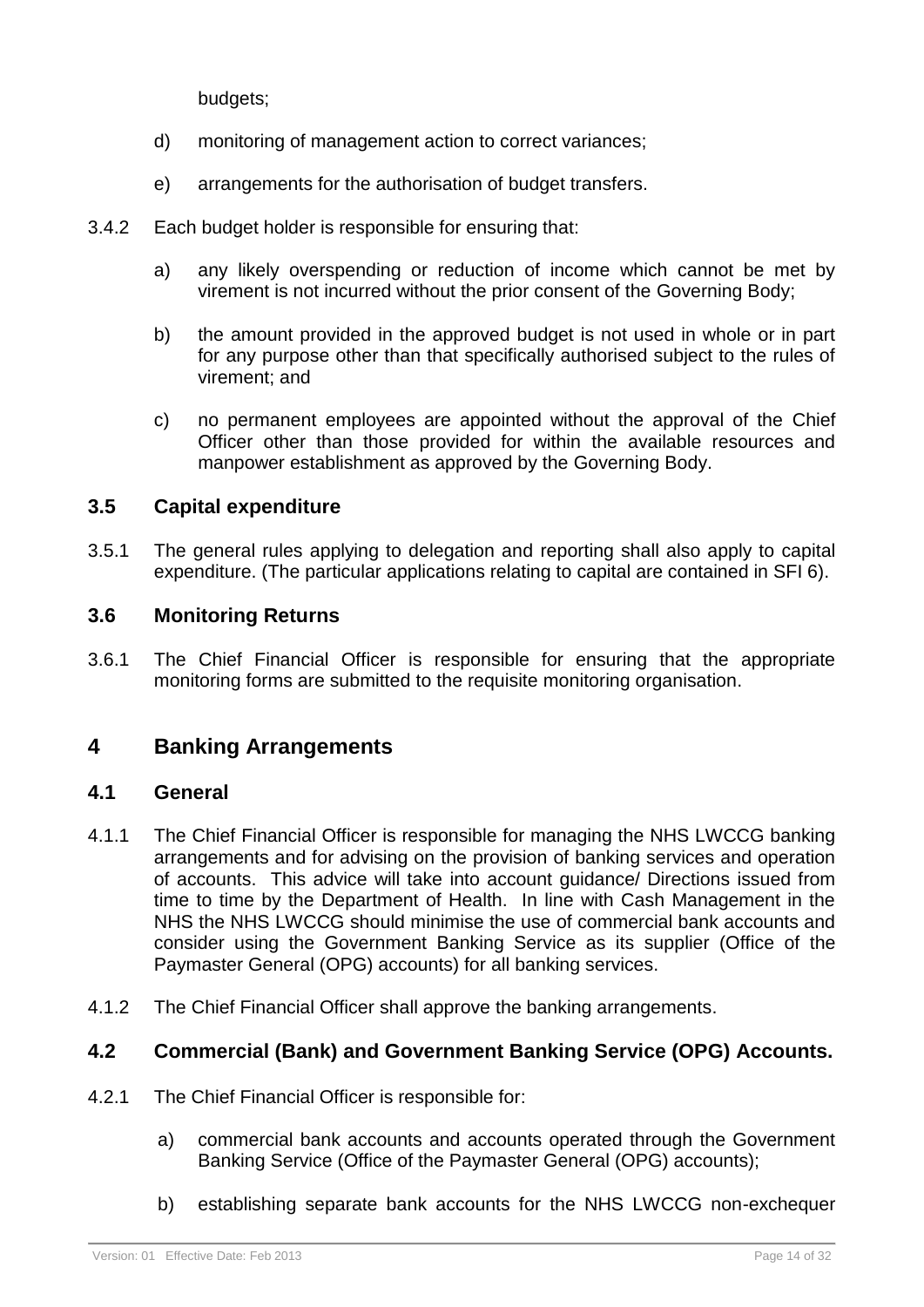funds;

- c) ensuring payments made from commercial banks or Government Banking Service accounts (bank or OPG accounts) do not exceed the amount credited to the account except where arrangements have been made;
- d) reporting to the Governing Body all arrangements made with the NHS LWCCG bankers for accounts to be overdrawn; and
- e) monitoring compliance with DH guidance on the level of cleared funds.

# <span id="page-14-0"></span>**4.3 Banking procedures**

- 4.3.1 The Chief Financial Officer will prepare detailed instructions on the operation of commercial and GBS bank accounts and OPG accounts, which must include:
	- a) the conditions under which each commercial and GBS bank account (bank and OPG account) is to be operated; and
	- b) those authorised to sign cheques or other orders drawn on the NHS LWCCG accounts.
- <span id="page-14-1"></span>4.3.2 The Chief Financial Officer must advise the NHS LWCCG bankers in writing of the conditions under which each account will be operated.

# **4.4 Tendering and review**

4.4.1 For those non-exchequer funds, if any, held outside the GBS, the Chief Financial Officer will review the commercial banking arrangements of the NHS LWCCG at regular intervals to ensure they reflect best practice and represent best value for money by periodically seeking competitive tenders for the NHS LWCCG commercial banking business. These competitive tenders should be sought at least every 5 years. The results of the tendering exercise should be reported to the Governing Body. This review is not necessary for GBS (OPG) accounts.

# <span id="page-14-3"></span><span id="page-14-2"></span>**5 Income, Fees and Charges and Security of Cash, Cheques and Other Negotiable Instruments**

# **5.1 Income Systems**

- 5.1.1 The Chief Financial Officer is responsible for designing, maintaining and ensuring compliance with systems for the proper recording, invoicing, collection and coding of all monies due.
- <span id="page-14-4"></span>5.1.2 The Chief Financial Officer is also responsible for the prompt banking of all monies received.

# **5.2 Fees and Charges**

5.2.1 The Chief Financial Officer is responsible for approving and regularly reviewing the level of all fees and charges other than those determined by the Department of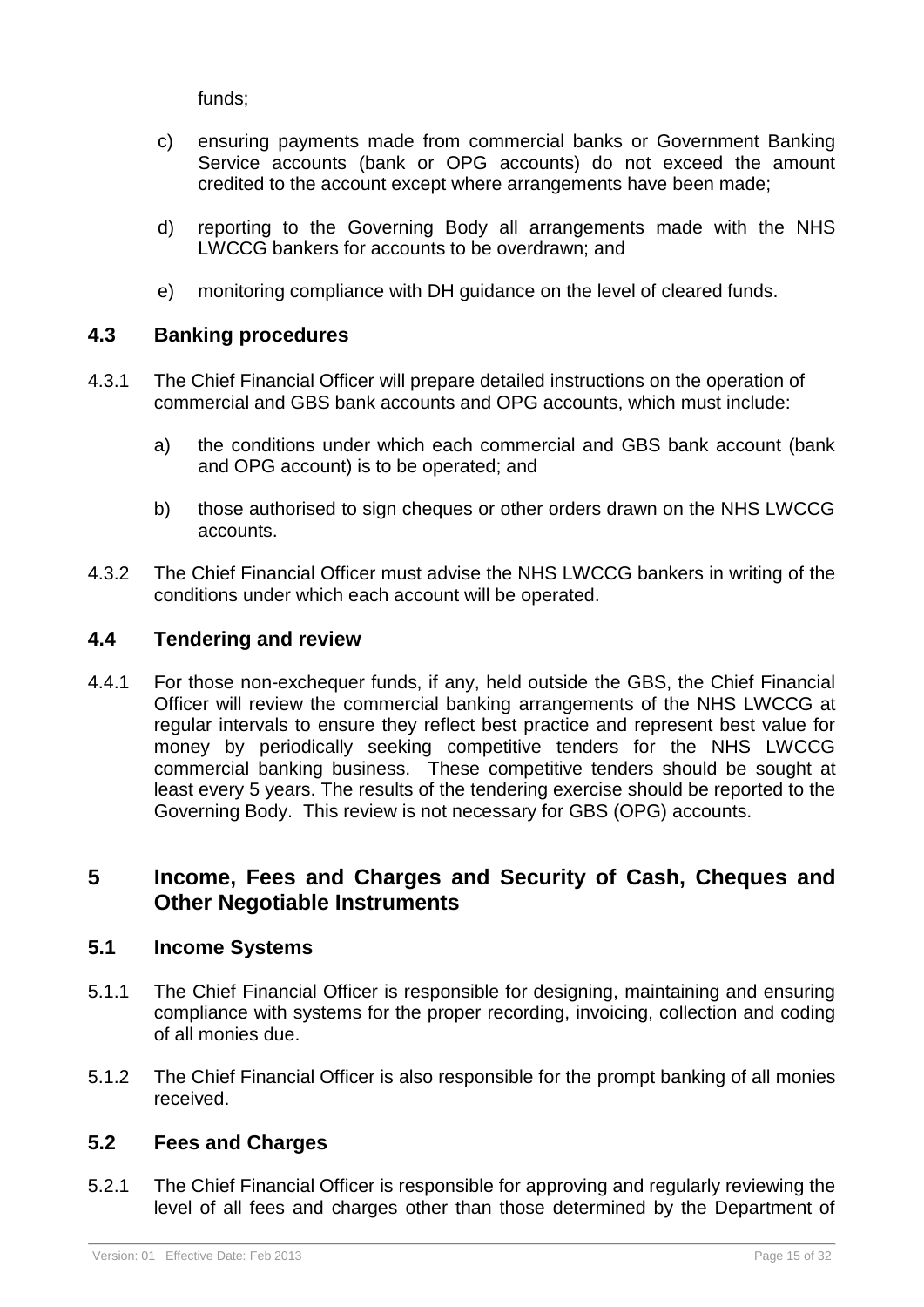<span id="page-15-0"></span>Health or by Statute. Independent professional advice on matters of valuation shall be taken as necessary. Where sponsorship income (including items in kind such as subsidised goods or loans of equipment) is considered the guidance in the Department of Health Commercial Sponsorship – Ethical standards in the NHS shall be followed.

5.2.2 All employees must inform the Chief Financial Officer promptly of money due arising from transactions which they initiate/deal with, including all contracts, leases, tenancy agreements, private patient undertakings and other transactions.

# **5.3 Debt Recovery**

- 5.3.1 The Chief Financial Officer is responsible for the appropriate recovery action on all outstanding debts.
- 5.3.2 Income not received should be dealt with in accordance with losses procedures.
- <span id="page-15-1"></span>5.3.3 Overpayments should be detected (or preferably prevented) and recovery initiated.

# **5.4 Security of Cash, Cheques and Other Negotiable Instruments**

- 5.4.1 The Chief Financial Officer is responsible for:
	- a) approving the form of all receipt books, agreement forms, or other means of officially acknowledging or recording monies received or receivable;
	- b) ordering and securely controlling any such stationery;
	- c) the provision of adequate facilities and systems for employees whose duties include collecting and holding cash, including the provision of safes or lockable cash boxes, the procedures for keys, and for coin operated machines; and
	- d) prescribing systems and procedures for handling cash and negotiable securities on behalf of the NHS LWCCG.
- 5.4.2 Official money shall not under any circumstances be used for the encashment of private cheques or IOUs.
- 5.4.3 All cheques, postal orders, cash etc., shall be banked intact. Disbursements shall not be made from cash received, except under arrangements approved by the Chief Financial Officer.
- 5.4.4 The holders of safe keys shall not accept unofficial funds for depositing in their safes unless such deposits are in special sealed envelopes or locked containers. It shall be made clear to the depositors that the NHS LWCCG is not to be held liable for any loss, and written indemnities must be obtained from the organisation or individuals absolving the NHS LWCCG from responsibility for any loss.
- 5.4.5 During the absence (e.g. on holiday) of the holder of a safe or cash box key, the acting officer shall be subject to the same controls as the normal holder of the key. There shall be written discharge for the safe and/or cash box contents on the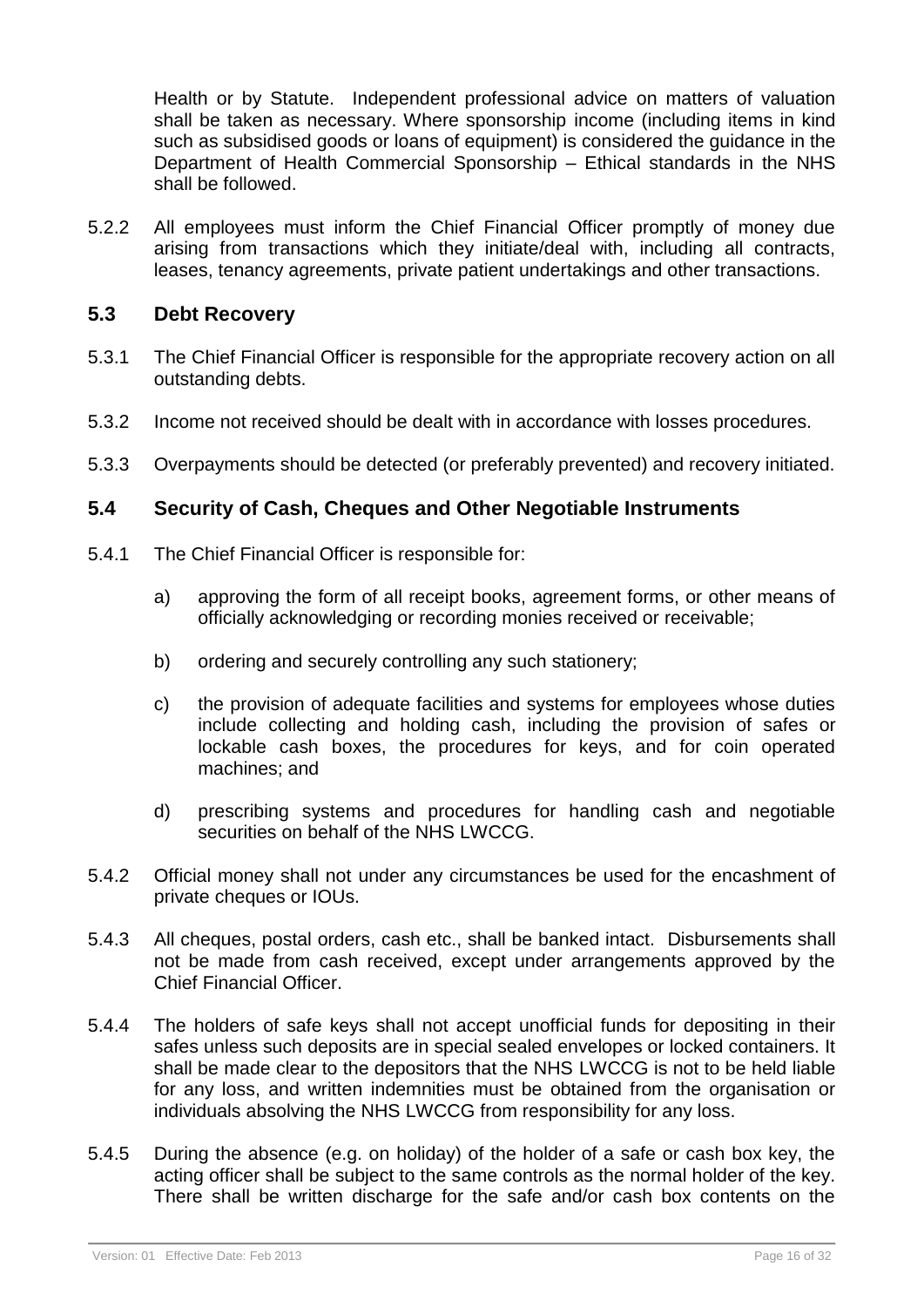transfer of responsibilities and the discharge document must be retained for inspection.

- 5.4.6 All unused cheques and other orders shall be subject to the same security precautions as are applied to cash; bulk stocks of cheques shall normally be retained by the NHS LWCCG bankers and released by them only against a requisition signed by the Chief Financial Officer.
- 5.4.7 A cheque register shall be kept in which all cheque stocks ordered, received and issued shall be recorded and signed for by nominated officer(s). A separate register is to be kept of payable orders.
- 5.4.8 Any loss or shortfall of cash, cheques, or other negotiable instruments, however occasioned, shall be reported immediately in accordance with the agreed procedure for reporting losses. (See Section 14 - Losses and special payments).

# <span id="page-16-1"></span><span id="page-16-0"></span>**6. Capital investment, asset register and security of assets**

#### 6.1 **Capital Investment**

- 6.1.1 The Chief Officer:
	- a) shall ensure that there is an adequate appraisal and approval process in place for determining capital expenditure priorities and the effect of each proposal upon plans;
	- b) is responsible for the management of all stages of capital schemes and for ensuring that schemes are delivered on time and to cost; and
	- c) shall ensure that the capital investment is not undertaken without securing the availability of resources to finance all revenue consequences, including capital charges.
- 6.1.2 For every capital expenditure proposal the Chief Officer shall ensure:
	- a) that a business case (in line with the guidance contained within the *Capital Investment Manual*) is produced setting out:
		- an option appraisal of potential benefits compared with known costs to determine the option with the highest ratio of benefits to costs;
		- the involvement of appropriate NHS LWCCG personnel and external agencies;
		- appropriate project management and control arrangements; and
		- that the Chief Financial Officer has certified professionally the costs and revenue consequences detailed in the business case.
- 6.1.3 For capital schemes where the contracts stipulate stage payments, the Chief Officer will issue procedures for their management, incorporating the recommendations of "Estatecode".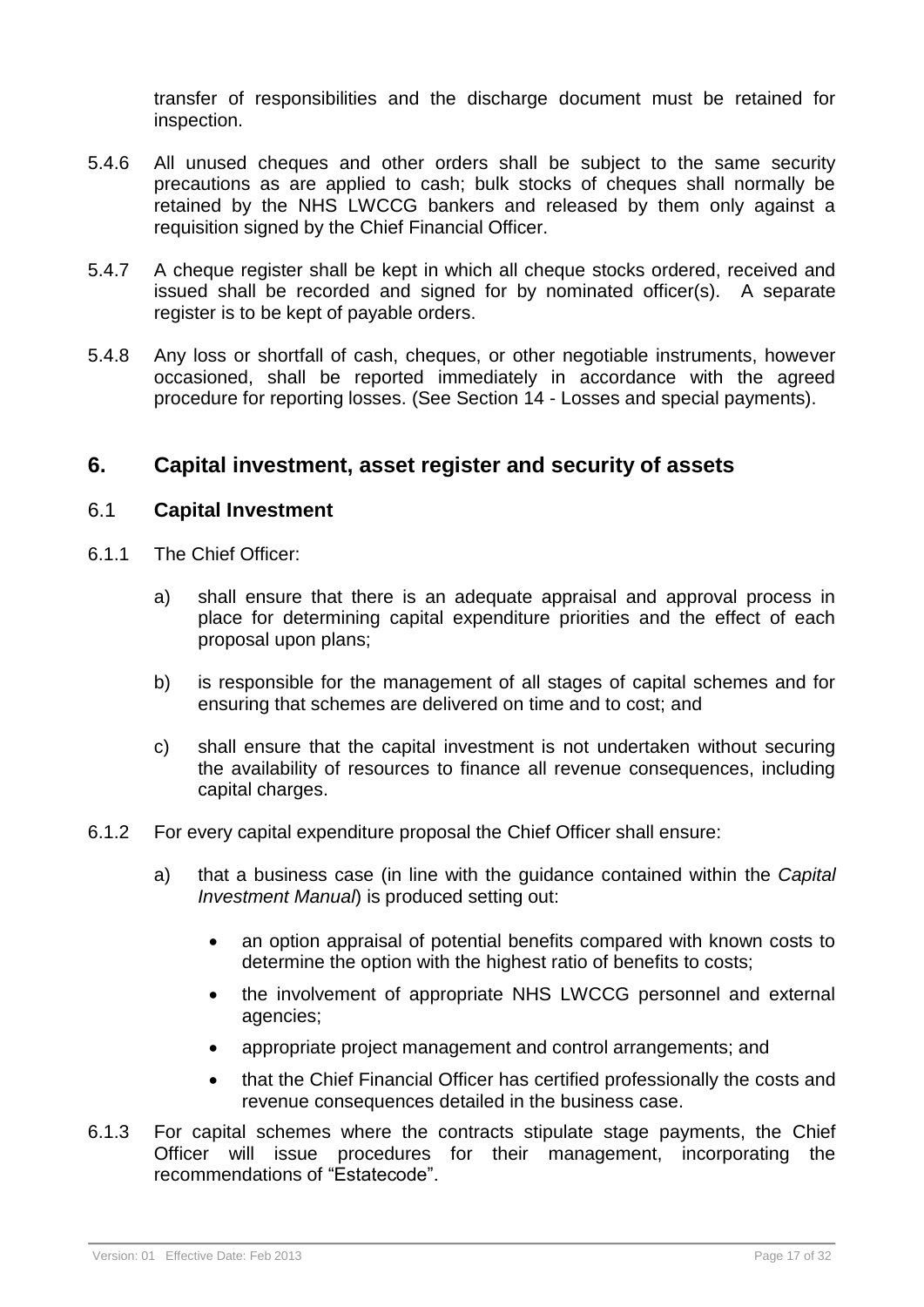- 6.1.4 The Chief Financial Officer shall assess on an annual basis the requirement for the operation of the construction industry tax deduction scheme in accordance with HMRC guidance.
- 6.1.5 The Chief Financial Officer shall issue procedures for the regular reporting of expenditure and commitment against authorised expenditure.
- 6.1.6 The approval of a capital programme shall not constitute approval for expenditure on any scheme.
- 6.1.7 The Chief Financial Officer shall issue to the manager responsible for any scheme:
	- a) specific authority to commit expenditure;
	- b) authority to proceed to tender; and
	- c) approval to accept a successful tender.
- 6.1.8 The Chief Officer will issue a scheme of delegation for capital investment management in accordance with "Estatecode" guidance and the Governing Body's Standing Orders.
- 6.1.9 The Chief Financial Officer shall issue procedures governing the financial management, including variations to contract, of capital investment projects and valuation for accounting purposes. These procedures shall fully take into account the delegated limits for capital schemes included in Annex C of HSC (1999) 246.
- 6.1.10 The Chief Officer and Chief Financial Officer shall ensure that the arrangements for financial control and financial audit of building and engineering contracts and property transactions comply with the guidance contained within CONCODE and ESTATECODE. The technical audit of these contracts shall be the responsibility of the relevant Director.

#### <span id="page-17-0"></span>6.2 **Asset Registers**

- 6.2.1 The Chief Officer is responsible for the maintenance of both the register of assets and the register of inventory items, taking account of the advice of the Chief Financial Officer concerning the form and the method of updating the registers.
- 6.2.2 Each employee has a responsibility to exercise a duty of care over the assets of the NHS LWCCG and it shall be the responsibility of senior staff in all disciplines to apply appropriate routine security practices in relation to NHS LWCCG assets. A substantial or persistent breach of agreed security practices shall be reported to the Governing Board Secretary, who shall then refer the matter to the Chief Financial Officer, who will determine the necessary action, including reference to the Security Management Specialist for investigation
- 6.2.3 The Chief Officer shall define the items of equipment which shall be recorded on either the capital asset register or the inventory register. The Capital Accounting Manual, as issued by the Department of Health, will be considered when determining the minimum data set for the capital asset register.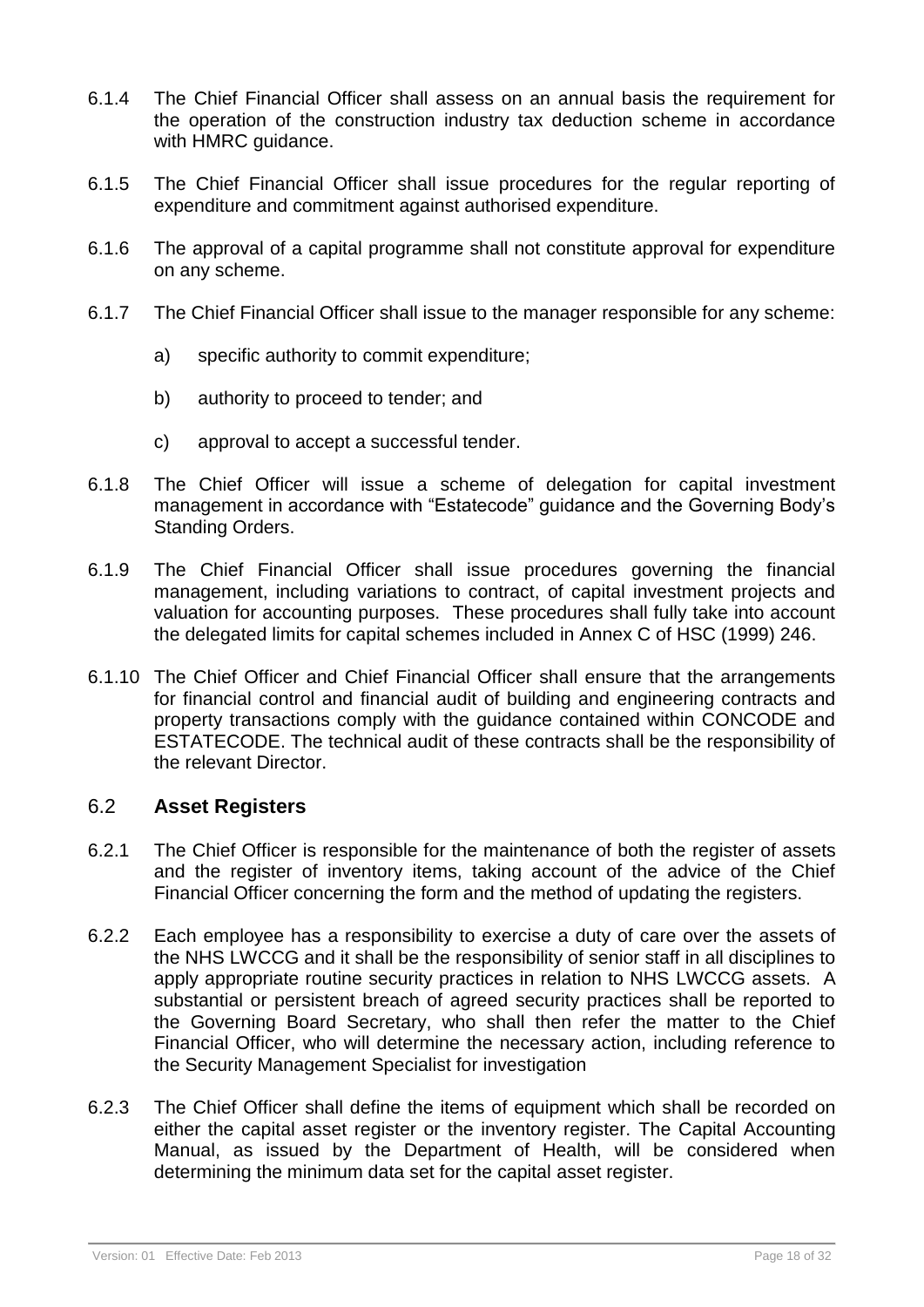- 6.2.4 Additions to the fixed asset register must be clearly identified to an appropriate budget holder and be validated by reference to:
	- a) properly authorised and approved agreements, architect's certificates, supplier's invoices and other documentary evidence in respect of purchases from third parties;
	- a) stores, requisitions and wages records for own materials and labour including appropriate overheads; and
	- b) lease agreements in respect of assets held under a finance lease and capitalised.
- 6.2.5 Where capital assets are sold, scrapped, lost or otherwise disposed of, their value must be removed from the accounting records and each disposal must be validated by reference to authorisation documents and invoices.
- 6.2.6 The Chief Financial Officer shall approve procedures for reconciling balances on fixed asset accounts in ledgers against balances on fixed asset registers.
- 6.2.7 Land and buildings shall be held at values in accordance with the NHS LWCCG accounting policies which comply with the Financial Reporting Manual (FReM) issued by HM Treasury.
- 6.2.8 The value of each asset shall be depreciated using methods and rates as specified in the NHS LWCCG accounting policies which comply with the FReM. Estimated useful lives and depreciation rates of assets will be reviewed on an annual basis.
- 6.2.9 The Chief Financial Officer shall calculate and account for capital charges as specified in the FReM.
- 6.2.10 Budget holders will ensure that the respective asset register for their areas will be physically checked annually.
- 6.2.11 The asset register and the inventory register shall also record items which are transferred from one part of the NHS LWCCB to another. It is the responsibility of the budget managers to inform the Chief Financial Officer of these changes.
- <span id="page-18-0"></span>6.2.12 The Chief Financial Officer shall maintain an up to date register of properties owned or leased by the NHS CB. This should include details of location, tenancy (where appropriate), and custody of the deeds and lease documents.

# 6.3 **Security of Assets**

- 6.3.1 Asset control procedures (including fixed assets, cash, cheques and negotiable instruments, and also including donated assets) must be approved by the Chief Financial Officer. This procedure shall make provision for:
	- a) recording managerial responsibility for each asset;
	- b) identification of additions and disposals;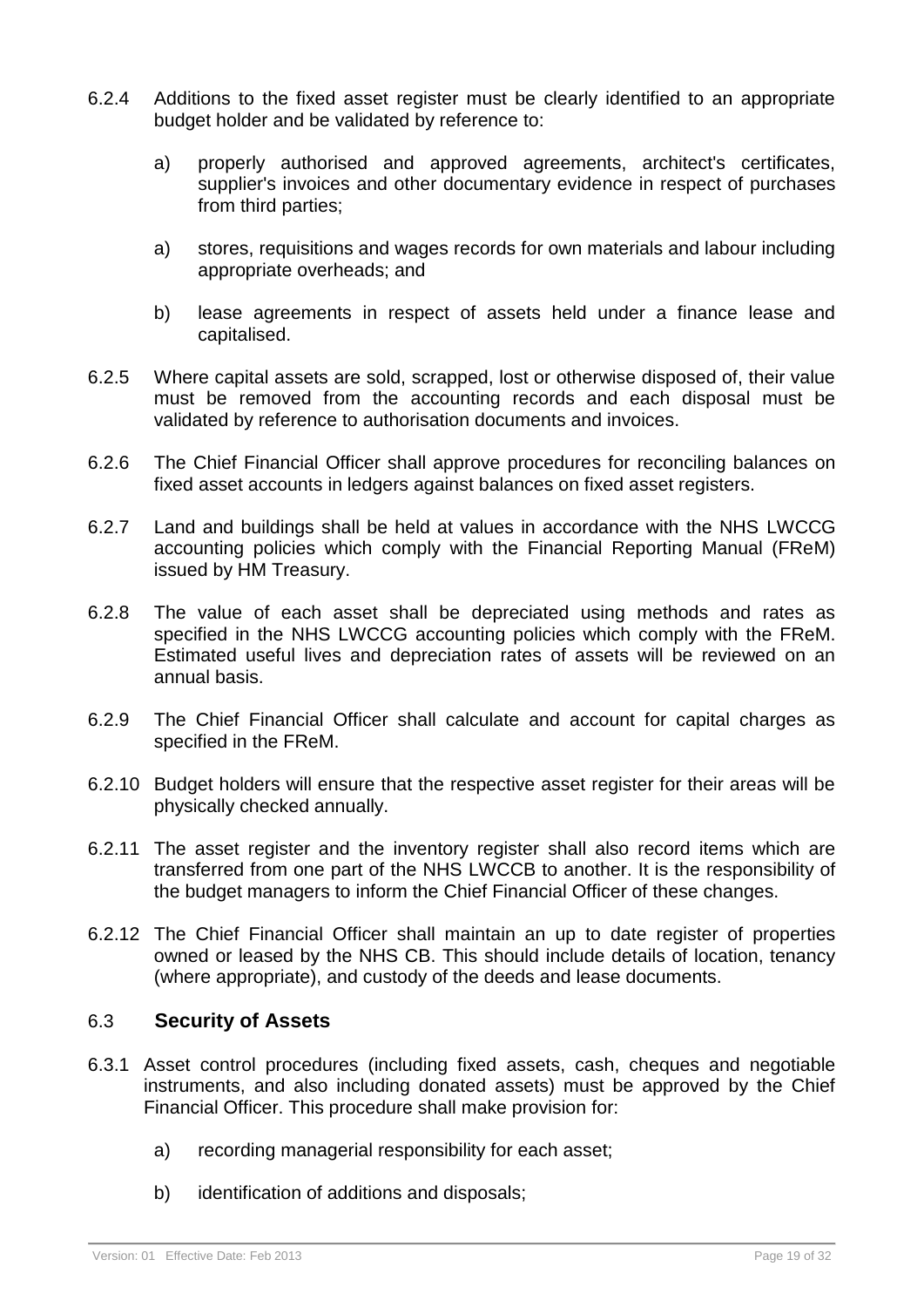- c) identification of all repairs and maintenance expenses;
- d) physical security of assets;
- e) periodic verification of the existence of, condition of, and title to, assets recorded;
- f) identification and reporting of all costs associated with the retention of an asset; and
- g) reporting, recording and safekeeping of cash, cheques, and negotiable instruments.
- 6.4 All discrepancies revealed by verification of physical assets to fixed asset register shall be notified to the Chief Financial Officer.
- 6.5 Whilst each employee and officer has a responsibility for the security of property of the NHS LWCCG, it is the responsibility of Governing Body members and senior employees in all disciplines to apply such appropriate routine security practices in relation to NHS property as may be determined by the Governing Body. Any breach of agreed security practices must be reported in accordance with agreed procedures.
- <span id="page-19-0"></span>6.6 Any damage to the NHS LWCCGs premises, vehicles and equipment or any loss of equipment or supplies shall be reported by staff in accordance with the agreed procedure for reporting losses.
- 6.7 Where practical, assets should be marked NHS LWCCG property.

# <span id="page-19-1"></span>**7 Payment of staff**

#### 7.1 **Funded Establishment**

<span id="page-19-2"></span>7.1.1 The workforce plans incorporated within the annual budget will form the funded establishment. The funded establishment of any budget holder may not be varied without the approval of the Chief Officer.

#### 7.2 **Processing Payroll**

- 7.2.1 The Chief Financial Officer is responsible for:
	- a) specifying timetables for submission of properly authorised time records and other notifications;
	- b) final determination of pay;
	- c) making payment on agreed dates; and
	- d) agreeing methods of payment.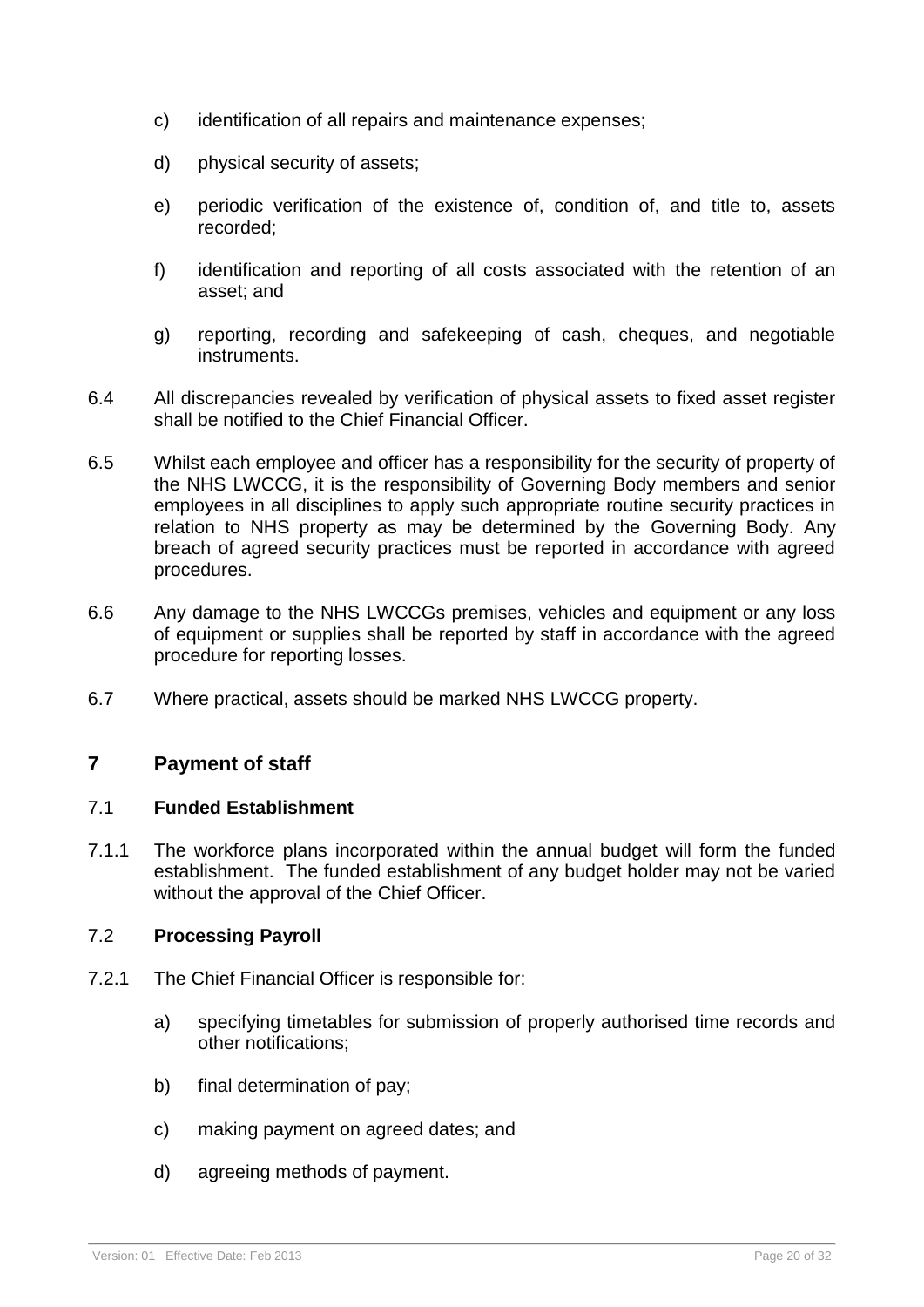- 7.2.2 The Chief Financial Officer will issue instructions regarding:
	- a) verification and documentation of data;
	- b) timetable for receipt and preparation of payroll data and the payment of employees;
	- c) maintenance of subsidiary records for superannuation, income tax, social security and other authorised deductions from pay;
	- d) security and confidentiality of payroll information;
	- e) checks to be applied to completed payroll before and after payment;
	- f) arrangements for ensuring compliance with the provisions of the Data Protection Act;
	- g) methods of payments available to various categories of employees and officers;
	- h) procedures for payment by cheque or bank credit:
	- i) procedures for the recall of cheques and bank credits;
	- j) pay advances and their recovery;
	- k) maintenance of regular and independent reconciliation of pay control accounts;
	- l) separation of duties of preparing records and inputs and verifying outputs and payments; and
	- m) system to ensure the recovery from leavers of sums of money and property due by them to the NHS LWCCG.
- 7.2.3 Appropriately nominated managers have delegated responsibility for:
	- a) submitting time records, and other notifications in accordance with agreed timetables;
	- b) completing time records and other notifications in accordance with the Chief Financial Officer's instructions and in the form prescribed by the Chief Financial Officer; and
	- c) submitting termination forms in the prescribed form immediately upon knowing the effective date of an employee's resignation, termination or retirement. Where an employee fails to report for duty in circumstances that suggest they have left without notice, the Chief Financial Officer must be informed immediately.
- 7.2.4 Regardless of the arrangements for providing the payroll service, the Chief Financial Officer shall ensure that the chosen method is supported by appropriate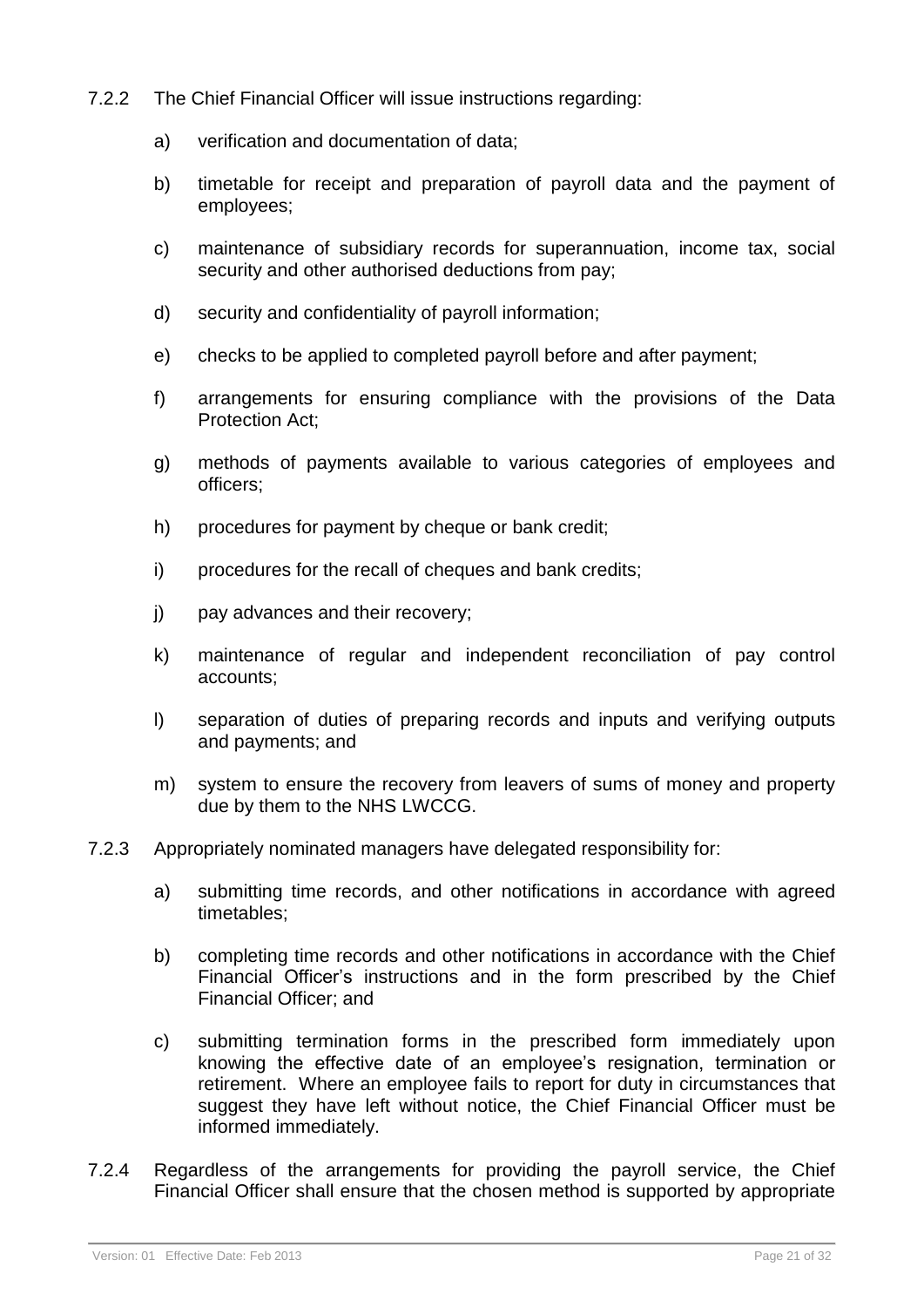<span id="page-21-1"></span><span id="page-21-0"></span>(contracted) terms and conditions, adequate internal controls and audit and review procedures, and that suitable arrangements are made for the collection of payroll deductions and payment of these to appropriate bodies.

7.2.5 All employees shall be paid by bank credit transfer, unless otherwise agreed by the Chief Financial Officer.

# 7.3 **Contracts of Employment**

7.3.1 The Governing Body shall delegate responsibility to the Chief Officer or their nominee for ensuring that all employees are issued with a Contract of employment in a form approved by the Governing Body and which complies with employment legislation and deals with variations to or termination of contracts of employment.

#### **8 Payment of Accounts**

- 8.1 The Chief Financial Officer shall be responsible for the prompt payment of accounts and claims. The term "payment" includes any arrangements established to settle payments upon a non-cash basis. Payment of contract invoices shall be in accordance with contract terms. All payments shall comply with the Government's policy on prompt payment.
- 8.2 All authorised officers shall inform the Chief Financial Officer promptly of all money payable by the NHS LWCCG arising from transactions which they initiate, including contracts, leases, tenancy agreements and other transactions. To assist financial control, the Chief Financial Officer will maintain a register of regular payments.
- 8.3 The Chief Financial Officer shall be responsible for maintaining a system for the verification, recording and payment of all accounts payable by the NHS LWCCG. This system will incorporate an approved officer's signatory list of the budget holders, budget managers and their deputies who are authorised to certify the following:
	- a) goods have been duly received, examined, are in accordance with specification and order, are satisfactory and that the prices are correct;
	- b) work done or services rendered have been satisfactorily carried out in accordance with the order; that, where applicable, the materials used were of the requisite standard and that the charges are correct;
	- c) in the case of contracts based on the measurement of time, materials or expenses, the time charged is in accordance with the time sheets, that the rates of labour are in accordance with appropriate rates, that the materials have been checked with regard to quantity, quality and price and that the charges for the use of vehicles, plant and machinery have been examined;
	- d) where appropriate, the expenditure is in accordance with regulations and that all necessary authorisations have been obtained; and
	- e) the account is arithmetically correct; and the account is in order for payment.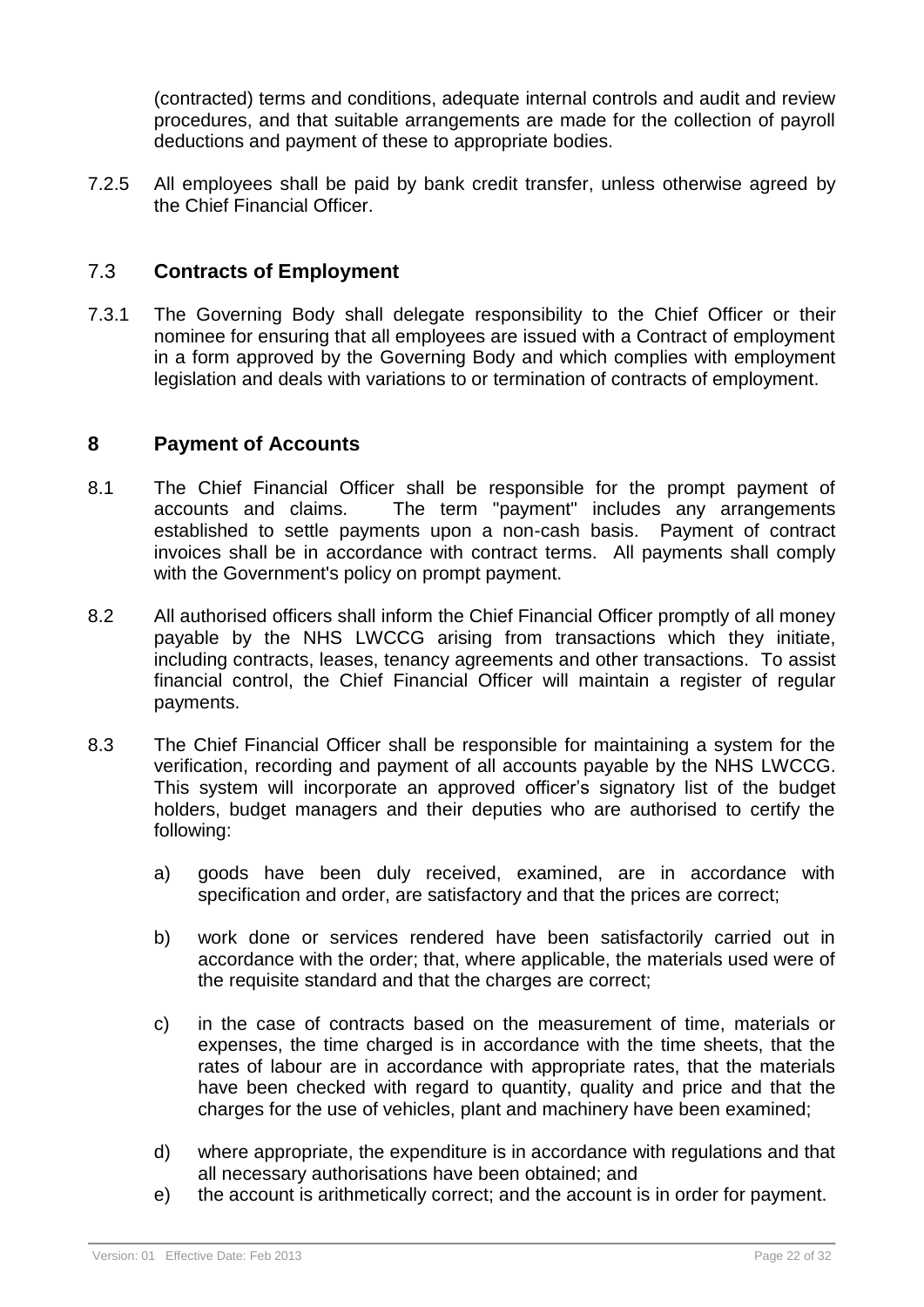- 8.4 Appropriate prepayments will be permitted for instances relating to payments for rent, maintenance contracts and in those instances, where, as standard business practice demands, nominal prepayments are required (e.g. training, publications). Prepayments which fall outside the above categories are only permitted where exceptional circumstances apply. In such instances:
	- a) the appropriate Director must provide, in the form of a written report, a case setting out all relevant circumstances of the purchase. The report must set out the effects on the NHS LWCCG if the supplier is at some time during the course of the prepayment agreement unable to meet their commitments;
	- b) the Chief Financial Officer will need to be satisfied with the proposed arrangements before contractual arrangements proceed; and
	- c) the budget holder is responsible for ensuring that all items due under a prepayment contract are received and must immediately inform the appropriate Director or Chief Finance Officer if problems are encountered.
- 8.5 Where an officer certifying accounts relies upon other officers to do preliminary checking, wherever possible, the officer certifying accounts will ensure that those who check delivery or execution of work, act independently of those who have placed orders and negotiated prices and terms.
- 8.6 In the case of contracts which require payment to be made on account, during progress of the works, the Chief Financial Officer shall make payment on receipt of a certificate from the appropriate qualified officer or outside consultant. Without prejudice to the responsibility of any consultant, a contractor's account shall be subjected to such financial examination by the Chief Financial Officer and such general examination by appropriately qualified officers as may be considered necessary, before the person responsible to the NHS LWCCG for the contract, issues the final certificate.
- 8.7 The Chief Financial Officer may authorise advances on the Imprest system for petty cash and other purposes as required. Individual payments must be restricted to the amounts authorised by the Chief Financial Officer.
- <span id="page-22-0"></span>8.8 The Chief Financial Officer shall ensure that payment for goods and services is made only when the goods and services have been properly received.

# **9 Tendering and Quotations**

- 9.1 The tendering policies and rules shall be applied where the NHS LWCCG wishes to obtain goods, services or works from a third party external to the NHS LWCCG. These policies and rules will be regularly updated by the Chief Financial Officer and approved by the Governing Body.
- 9.2 The purpose of the tendering rules is to ensure that best value arrangements are secured for the NHS LWCCG, that all statutory and central government requirements are met, and that the NHS LWCCG is protected from allegations of unfair practice or fraud.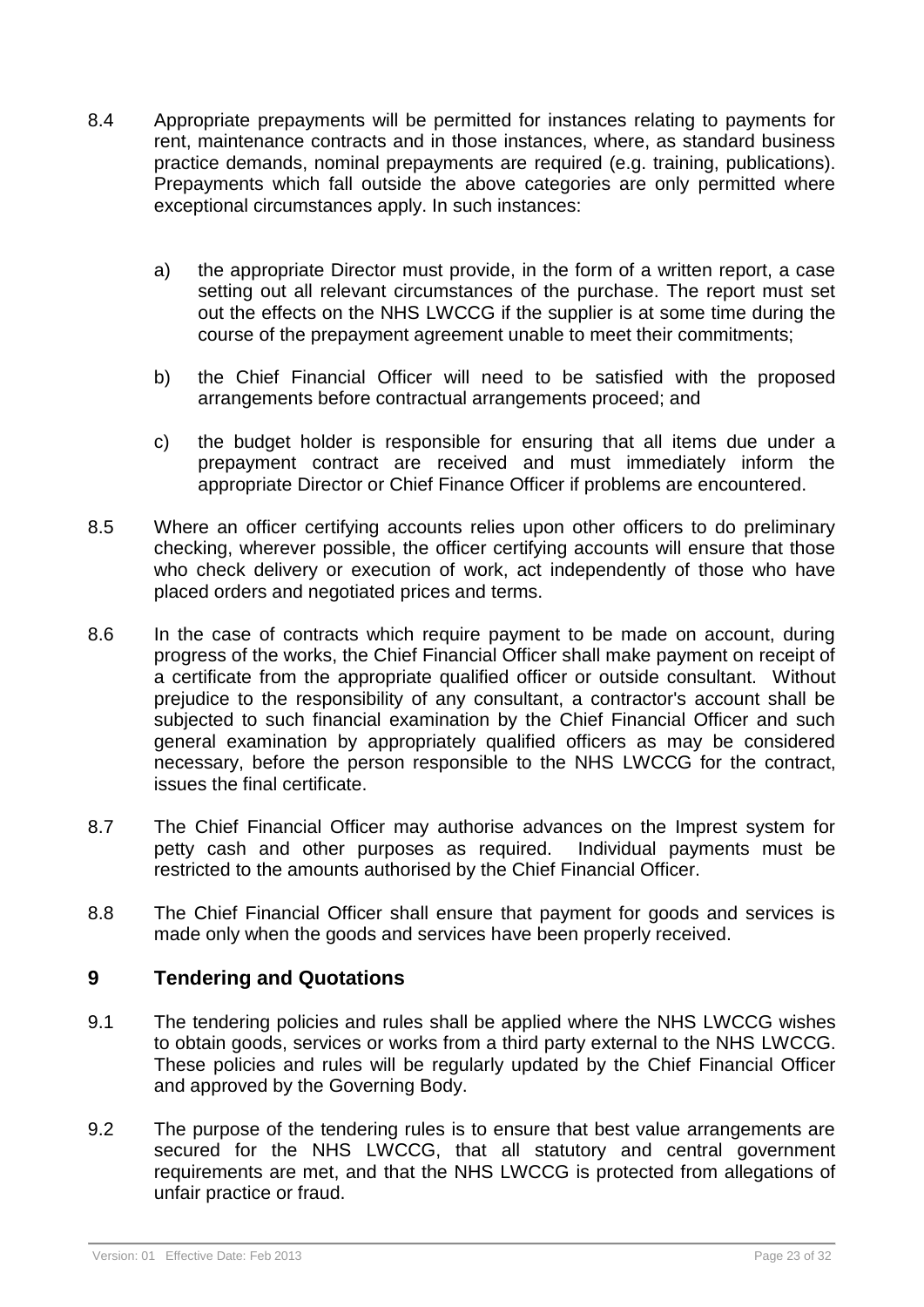- 9.3 EU and UK public procurement policy requires that the NHS LWCCG promotes fair competition amongst potential suppliers and is open and transparent in dealings with suppliers and potential suppliers.
- 9.4 Directives by the Council of the European Union prescribing procedures and UK rules on public procurement for the awarding of contracts for building and engineering works and for the supply of goods, materials and manufactured articles and services shall have effect as if incorporated in these Standing Financial Instructions.
- 9.5 All procurement activities carried out by the NHS LWCCG must also comply with any more specific control arrangements required by the Department of Health or HM Treasury.
- <span id="page-23-0"></span>9.6 The Chief Financial Officer will regularly update and agree with the Governing Body a schedule of delegated authorities for tendering, contracting and purchasing goods and services.

# **10 Contracting and Purchasing**

- 10.1 All goods and services shall be ordered on an official order document except purchases from petty cash. Any purchases from petty cash are to be limited in value and type of purchase in accordance with instructions issued by the Chief Financial Officer and documented in the form prescribed in these instructions.
- 10.2 Official orders shall be consecutively numbered, in a form approved by the Chief Financial Officer and shall include such information concerning prices or costs as required. The order shall incorporate an obligation on the supplier/contractor to comply with the NHS LWCCG or other relevant Terms and Conditions of Purchase (such as Buying Solutions).
- 10.3 Requisitions shall be approved only by officers authorised by the Chief Officer. The list of authorised officers shall be maintained for management control purposes by the Chief Financial Officer.
- 10.4 Details of all orders placed should be available to the Chief Financial Officer either in paper form or accessible through a computerised accounts payable system.
- 10.5 The Chief Financial Officer should ensure that appropriate delegation arrangements are in existence to ensure that no order is issued for any item for which there is no budget provision. In exceptional circumstances, senior officers, acting only with the express approval of the Chief Officer, may issue an order where there is no budget provision.
- 10.6 Orders shall not be placed in a manner devised to avoid the financial limits specified by the NHS LWCCG.
- 10.7 No order shall be issued for any item or items for which an offer of gifts, reward or benefit has been made to staff. All gifts and hospitality shall be recorded in a register of gifts and hospitality.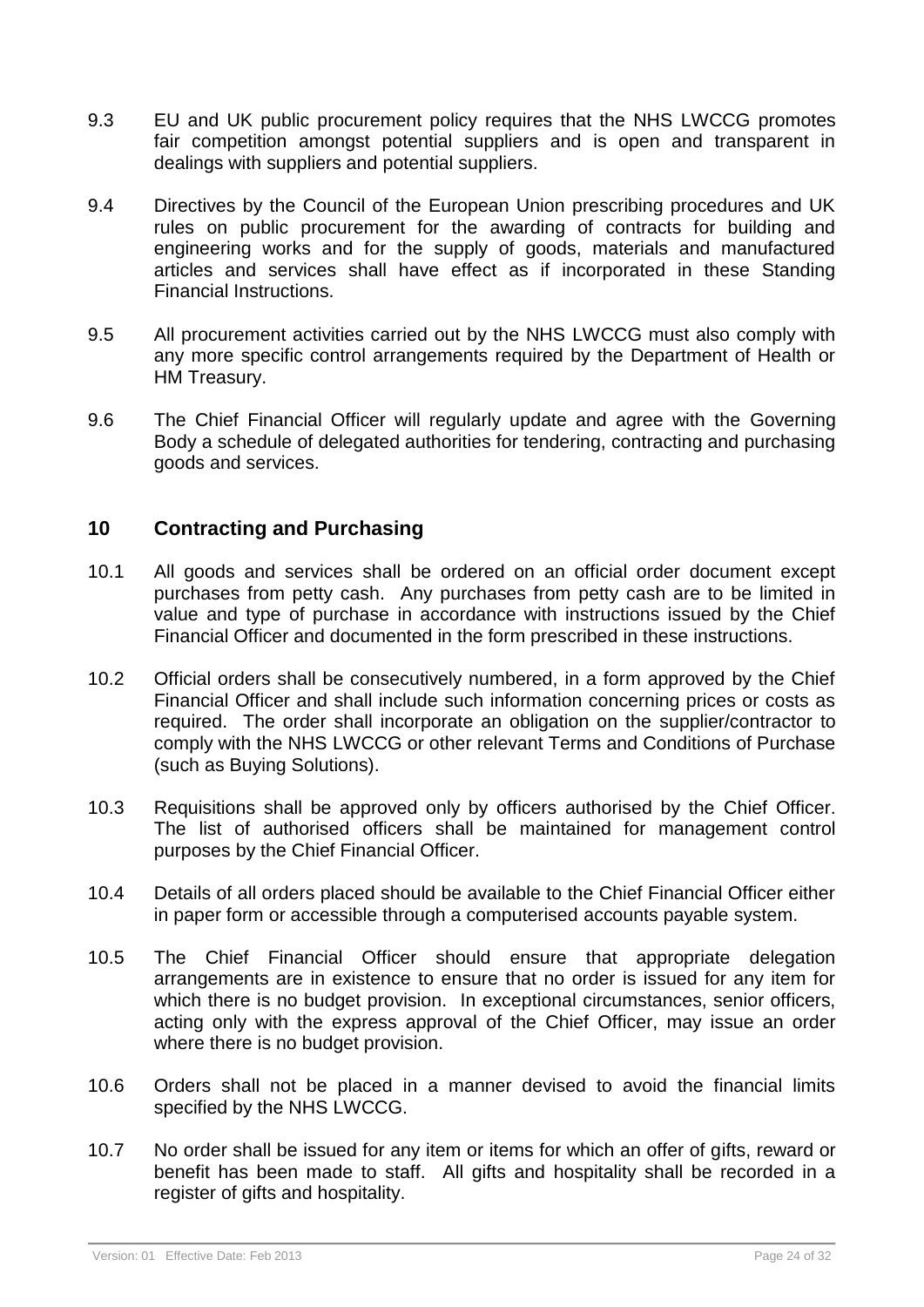<span id="page-24-0"></span>10.8 Goods are not to be taken on trial or loan in circumstances that could commit the NHS LWCCG to a future uncompetitive price.

#### <span id="page-24-1"></span>**11 Terms of Service, Allowances and Payment of Members of the NHS Governing Board and Employees**

#### 11.1 **Remuneration and terms of service**

- 11.1.1 In accordance with SOs the Governing Body shall establish a Remuneration and Terms of Service Committee, with clearly defined terms of reference, specifying which posts fall within its area of responsibility, its composition, and the arrangements for reporting.
- 11.1.2 The Committee will:
	- a) advise the Governing Body about appropriate remuneration and terms of service for the Chief Officer, other officer members employed by the NHS Governing Body and other senior employees including:
		- all aspects of salary (including any performance-related elements/bonuses);
		- provisions for other benefits, including pensions and cars; and
		- arrangements for termination of employment and other contractual terms.
	- b) make such recommendations to the Governing Body on the remuneration and terms of service of officer members of the Governing Body (and other senior employees) to ensure they are fairly rewarded for their individual contribution to the NHS LWCCG – having proper regard to the NHS LWCCGs circumstances and performance and to the provisions of any national arrangements for such members and staff where appropriate;
	- c) monitor and evaluate the performance of individual officer members of the Governing Body and other senior employees; and
	- d) advise on and oversee appropriate contractual arrangements for such staff including the proper calculation and scrutiny of termination payments taking account of such national guidance as is appropriate.
- 11.1.3 The Committee shall report in writing to the Governing Body the basis for its recommendations. The Governing Body shall use the report as the basis for their decisions, but remain accountable for taking decisions on the remuneration and terms of service of officer members. Minutes of the Governing Body's meetings should record such decisions.
- 11.1.4 The Governing Body will consider and need to approve proposals presented by the Chief Officer for the setting of remuneration and conditions of service for those employees and officers not covered by the Committee.
- 11.1.5 The NHS LWCCG will pay allowances to the Chairman and non-officer members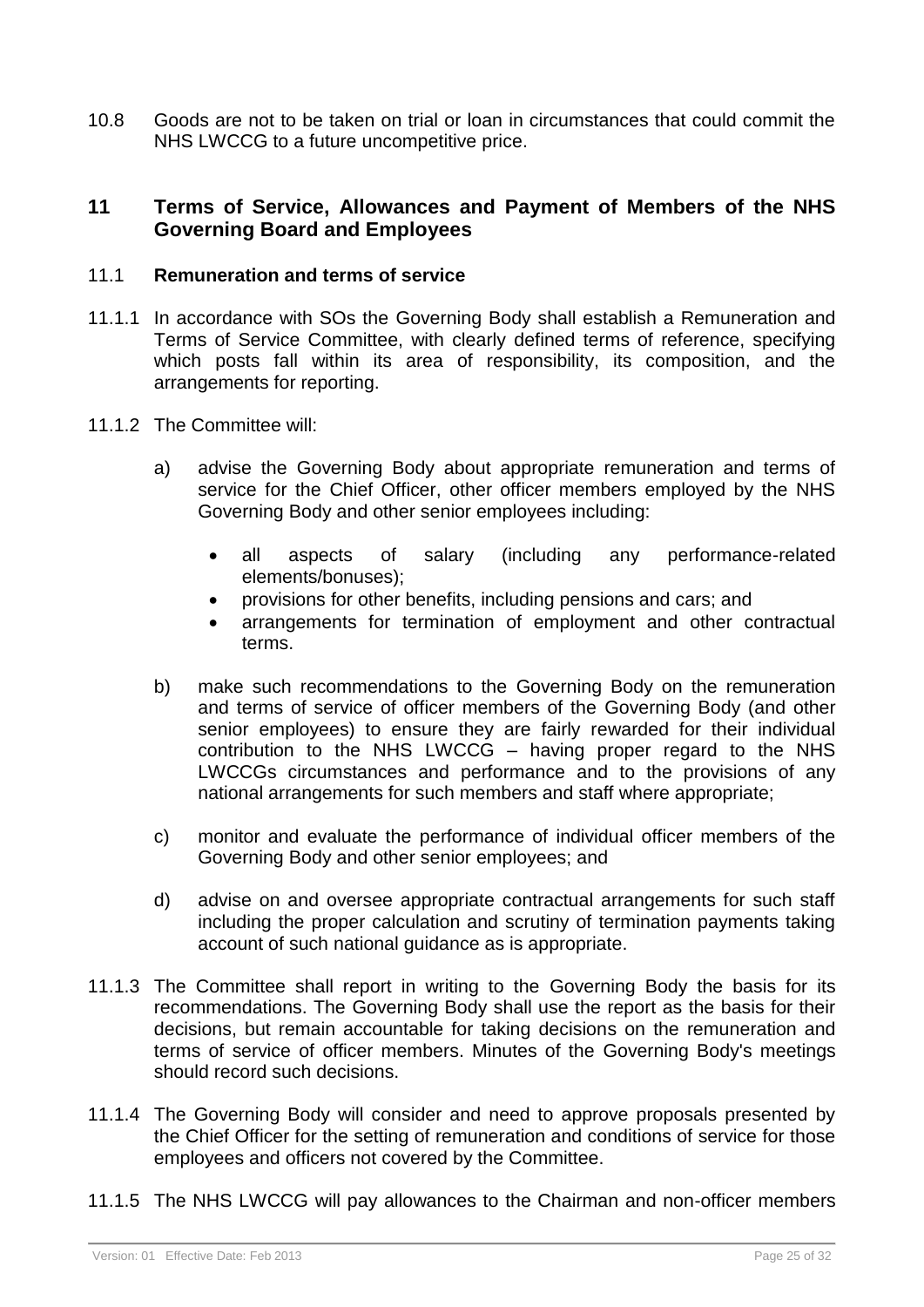<span id="page-25-0"></span>of the Governing Body in accordance with terms agreed by the LWCCG Remuneration Committee

#### 11.2 **Funded Establishment**

- 11.2.1 The manpower plans incorporated within the annual budget will form the funded establishment.
- <span id="page-25-1"></span>11.2.2 The funded establishment of any department may not be varied without the approval of the Chief Officer.

#### 11.3 **Staff Appointments**

- 11.3.1 Members of the Governing Body and other employees may only engage, reengage, or re-grade employees, either on a permanent or temporary nature, or hire agency staff, or agree to changes in any aspect of remuneration in accordance with the approved scheme of delegation and within the limit of their approved budget and funded establishment. Any exceptions must be approved in advance and in writing by the Accountant Officer.
- 11.3.2 The Governing Body will approve procedures presented by the Chief Officer for the determination of commencing pay rates, conditions of service, etc, for employees.

#### 11.4 **Contracts of Employment**

- 11.4.1 The Governing Body shall delegate responsibility to an officer for:
	- a) ensuring that all employees are issued with a Contract of Employment in a form approved by the Board and which complies with employment legislation; and
	- b) dealing with variations to, or termination of, contracts of employment.

#### <span id="page-25-2"></span>**12. Non - Pay Expenditure**

- 12.1 The Governing Body will approve the level of non-pay expenditure on an annual basis and the Chief Officer will determine the level of delegation to budget managers.
- 12.2 The Chief Financial Officer will set out:
	- a) the list of managers who are authorised to place requisitions for the supply of goods and services; and
	- b) the maximum level of each requisition and the system for authorisation above that level.
- <span id="page-25-3"></span>12.3 The Chief Financial Officer shall set out procedures on the seeking of professional advice regarding the supply of goods and services.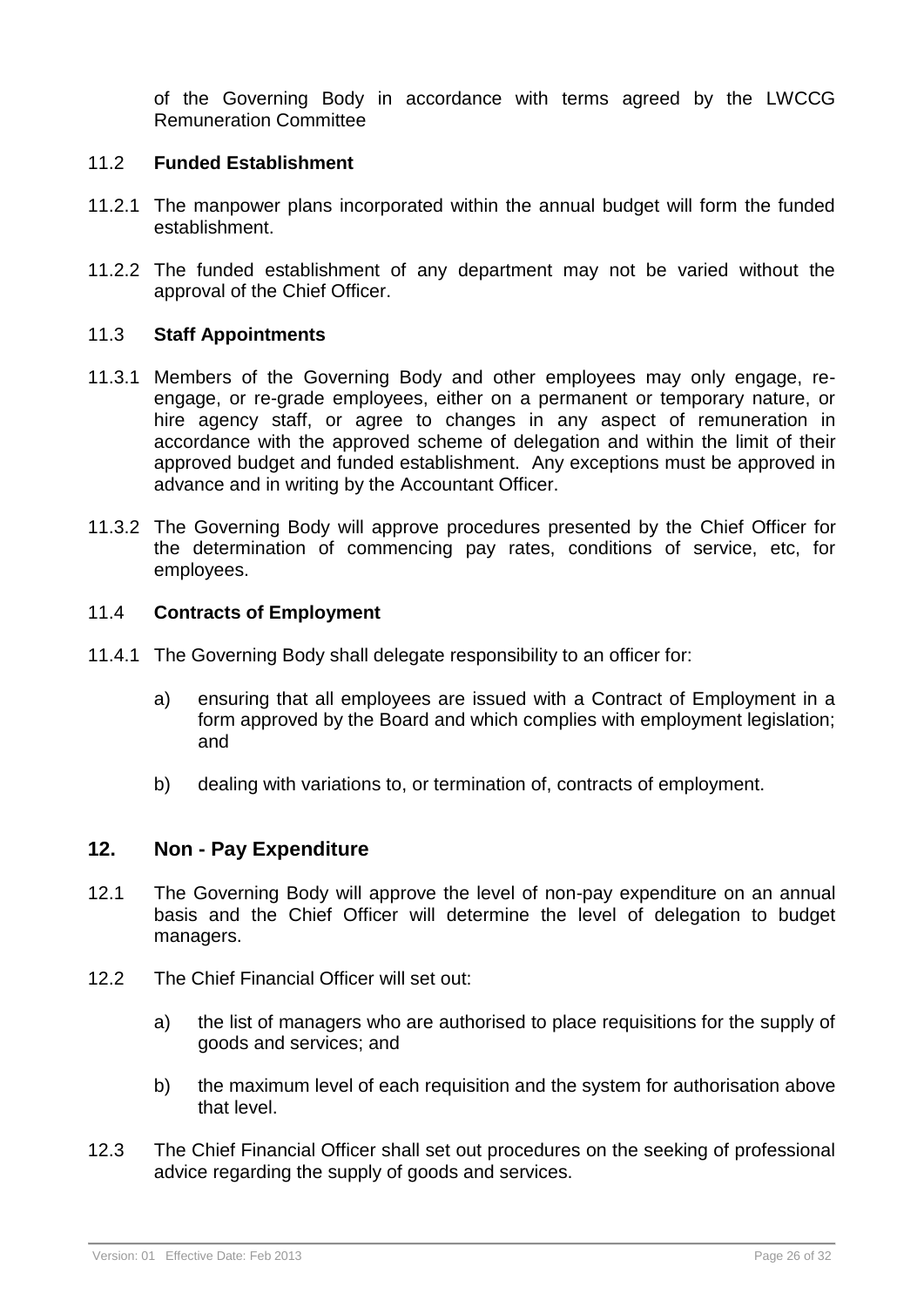# <span id="page-26-0"></span>**13 Stores and Receipt of Goods**

#### **13.1 General Position**

- 13.1.1 Stores, defined in terms of controlled stores and departmental stores (for immediate use) should be:
	- a) kept to a minimum;
	- b) subjected to annual stock take;
	- c) valued at the lower of cost and net realisable value.

#### <span id="page-26-1"></span>**13.2 Control of Stores, Stocktaking, Condemnations and Disposal**

- 13.2.1 Subject to the responsibility of the Chief Financial Officer for the systems of control, overall responsibility for the control of stores shall be delegated to an employee by the Chief Officer. The day-to-day responsibility may be delegated by him to departmental employees and stores managers/keepers, subject to such delegation being entered in a record available to the Chief Financial Officer.
- 13.2.2 The responsibility for security arrangements and the custody of keys for any stores and locations shall be clearly defined in writing by the designated manager/officer. Wherever practicable, stocks should be marked as health service property.
- 13.2.3 The Chief Financial Officer shall set out procedures and systems to regulate the stores including records for receipt of goods, issues, and returns to stores, and losses.
- 13.2.4 Stocktaking arrangements shall be agreed with the Chief Financial Officer and there shall be a physical check covering all items in store at least once a year.
- 13.2.5 Where a complete system of stores control is not justified, alternative arrangements shall require the approval of the Chief Financial Officer.
- 13.2.6 The designated manager/officer shall be responsible for a system approved by the Chief Financial Officer for a review of slow moving and obsolete items and for condemnation, disposal, and replacement of all unserviceable articles. The designated officer shall report to the Chief Financial Officer any evidence of significant overstocking and of any negligence or malpractice (see also overlap with SFI No. 14 – Disposals and condemnations, losses and special payments). Procedures for the disposal of obsolete stock shall follow the procedures set out for disposal of all surplus and obsolete goods.

# <span id="page-26-3"></span><span id="page-26-2"></span>**14. Disposals and Condemnations, Losses and Special Payments**

#### **14.1 Disposals and Condemnations**

14.1.1 The Chief Financial Officer must prepare detailed procedures for the disposal of assets including condemnations, and ensure that these are notified to managers.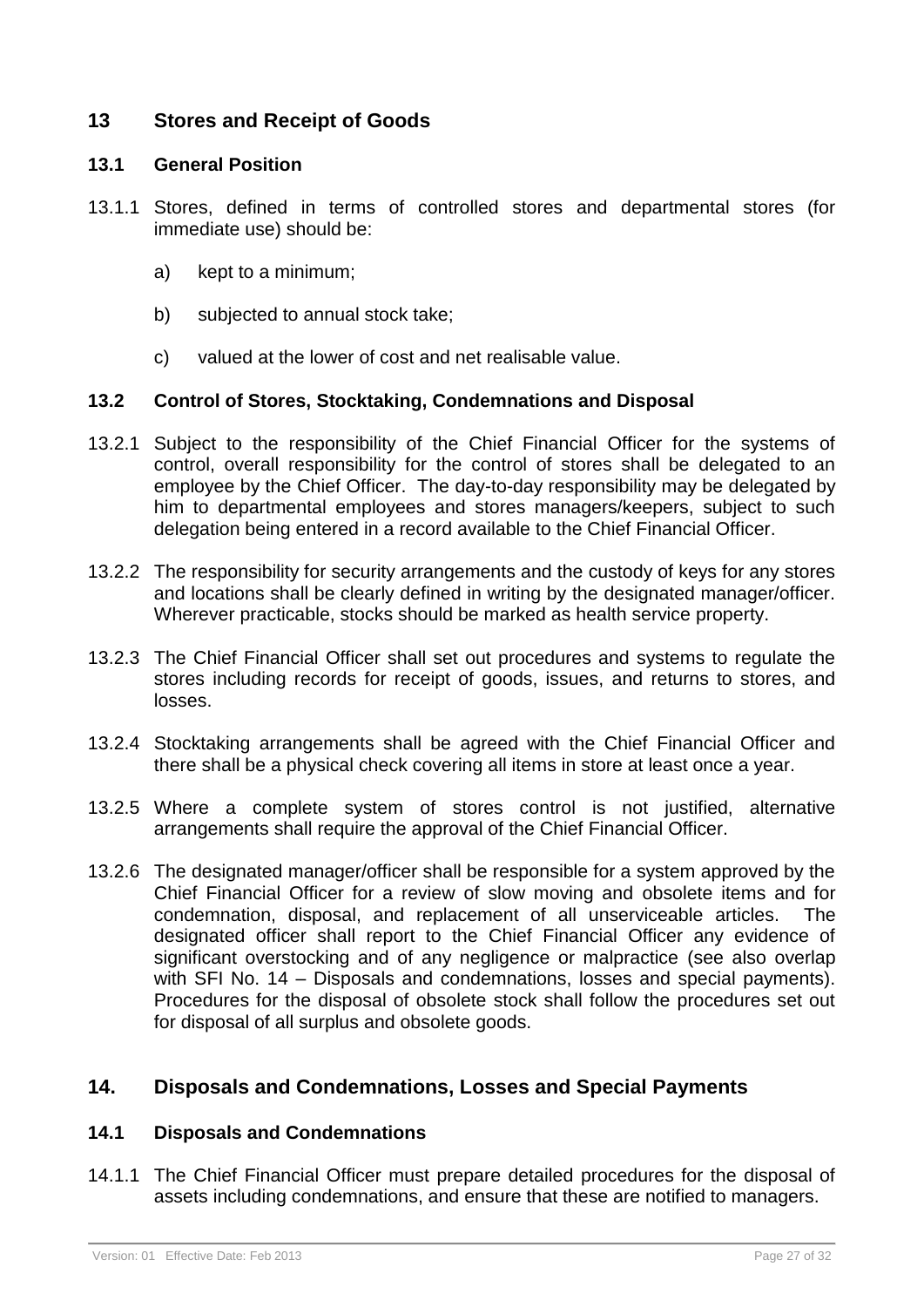- 14.1.2 When it is decided to dispose of an NHS LWCCG asset, the Head of Department or authorised deputy will determine and advise the Chief Financial Officer of the estimated market value of the item, taking account of professional advice where appropriate.
- 14.1.3 All unserviceable articles shall be:
	- a) condemned or otherwise disposed of by an employee authorised for that purpose by the Chief Financial Officer; and
	- b) recorded by the condemning officer in a form approved by the Chief Financial Officer which will indicate whether the articles are to be converted, destroyed or otherwise disposed of. All entries shall be confirmed by the countersignature of a second employee authorised for the purpose by the Chief Financial Officer.
- <span id="page-27-0"></span>14.1.4 The Condemning Officer shall satisfy himself as to whether or not there is evidence of negligence in use and shall report any such evidence to the Chief Financial Officer who will take the appropriate action.

#### **14.2 Losses and Special Payments**

- 14.2.1 The Chief Financial Officer must prepare procedural instructions on the recording of and accounting for condemnations, losses, and special payments.
- 14.2.2 Any employee or officer discovering or suspecting a loss of any kind must either immediately inform their Head of Department, who must immediately inform the Chief Officer and the Chief Financial Officer or inform an officer charged with responsibility for responding to concerns involving loss. This officer will then appropriately inform the Chief Financial Officer and/or Chief Officer. Where a criminal offence is suspected, the Chief Financial Officer must immediately inform the police, if theft or arson is involved. In cases of fraud and corruption, or of anomalies which may indicate fraud or corruption, the Chief Financial Officer must inform the External Auditor, the NHS LWCCGs Counter Fraud Specialist and the relevant Counter Fraud and Security Management Services regional team in accordance with Secretary of State for Health's Directions.
- 14.2.3 For losses apparently caused by theft, arson, neglect of duty or gross carelessness, except if trivial, the Chief Financial Officer must immediately notify:
	- a) the Governing Body; and
	- b) the External Auditor.
- 14.2.4 Within limits delegated to it by the Department of Health, the Governing Body shall approve the writing-off of losses.
- 14.2.5 The Chief Financial Officer shall be authorised to take any necessary steps to safeguard the Governing Body interests in bankruptcies and company liquidations.
- 14.2.6 For any loss, the Chief Financial Officer should consider whether any insurance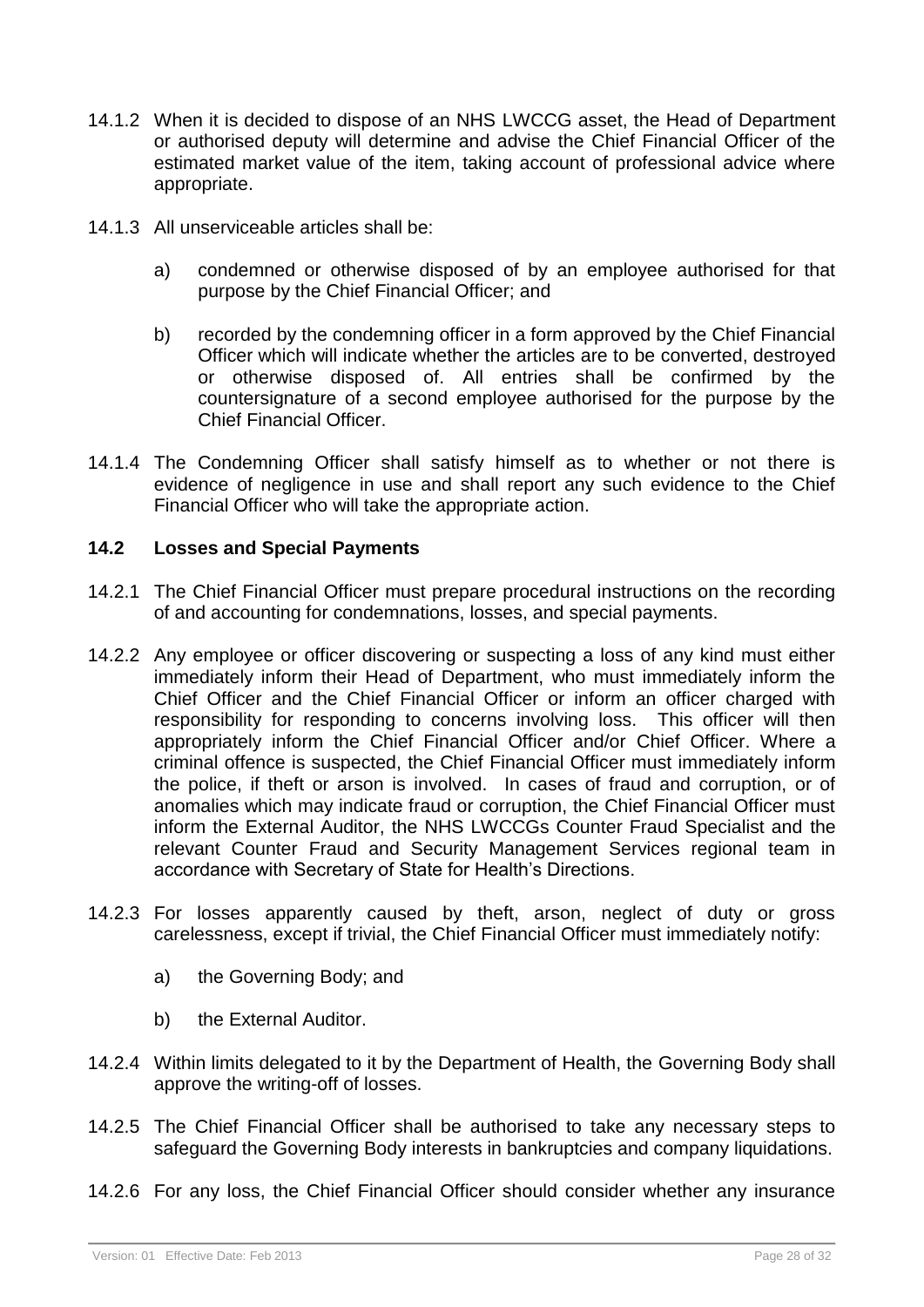claim can be made.

- 14.2.7 The Chief financial officer shall maintain a losses and special payments register in which write-off action is recorded.
- 14.2.8 No special payments exceeding delegated limits shall be made without the prior approval of the Department of Health.
- 14.2.9 All losses and special payments must be reported to the Audit Committee at every meeting.

# <span id="page-28-1"></span><span id="page-28-0"></span>**15. Information Technology**

#### **15.1 General**

<span id="page-28-2"></span>15.1.1 In order to ensure compatibility and compliance with the NHS LWCCGs IT strategy, no computer hardware, software or facility will be procured without the authorisation of an officer specifically appointed by the Chief Officer.

#### **15.2 Finance**

- 15.2.1 The Chief Financial Officer shall ensure that adequate controls exist such that the finance computer operation is separated from development, maintenance and amendment.
- 15.2.2 The Chief Financial Officer and an officer specifically appointed by the Chief Officer shall ensure that an adequate management (audit) trail exists through the computerised finance system.
- <span id="page-28-3"></span>15.2.3 The Chief Financial Officer shall satisfy himself that new financial systems and amendments to current financial systems are developed in a controlled manner and thoroughly tested prior to implementation.

#### **16 Information Governance**

- 16.1 The Chief Officer shall be responsible for ensuring that the NHS CB has registered with the Information Commissioner's Office for compliance with the Data Protection Act 1998 and shall ensure that information is published and maintained in accordance with the requirements of the Freedom of Information Act 2000 (FOI).
- 16.2 The Chief Officer shall be ultimately responsible for the publishing and maintenance of a Freedom of Information Scheme.
- 16.3 The Chief Officer shall be ultimately responsible for the appointment of a Caldicott Guardian for patient information.
- 16.4 The Chief Financial Officer shall be primarily responsible for the accuracy and security of the computerised financial data of the NHS LWCCG in accordance with security retention and Data Protection policies as defined by the officer designated for this purpose by the Chief Officer.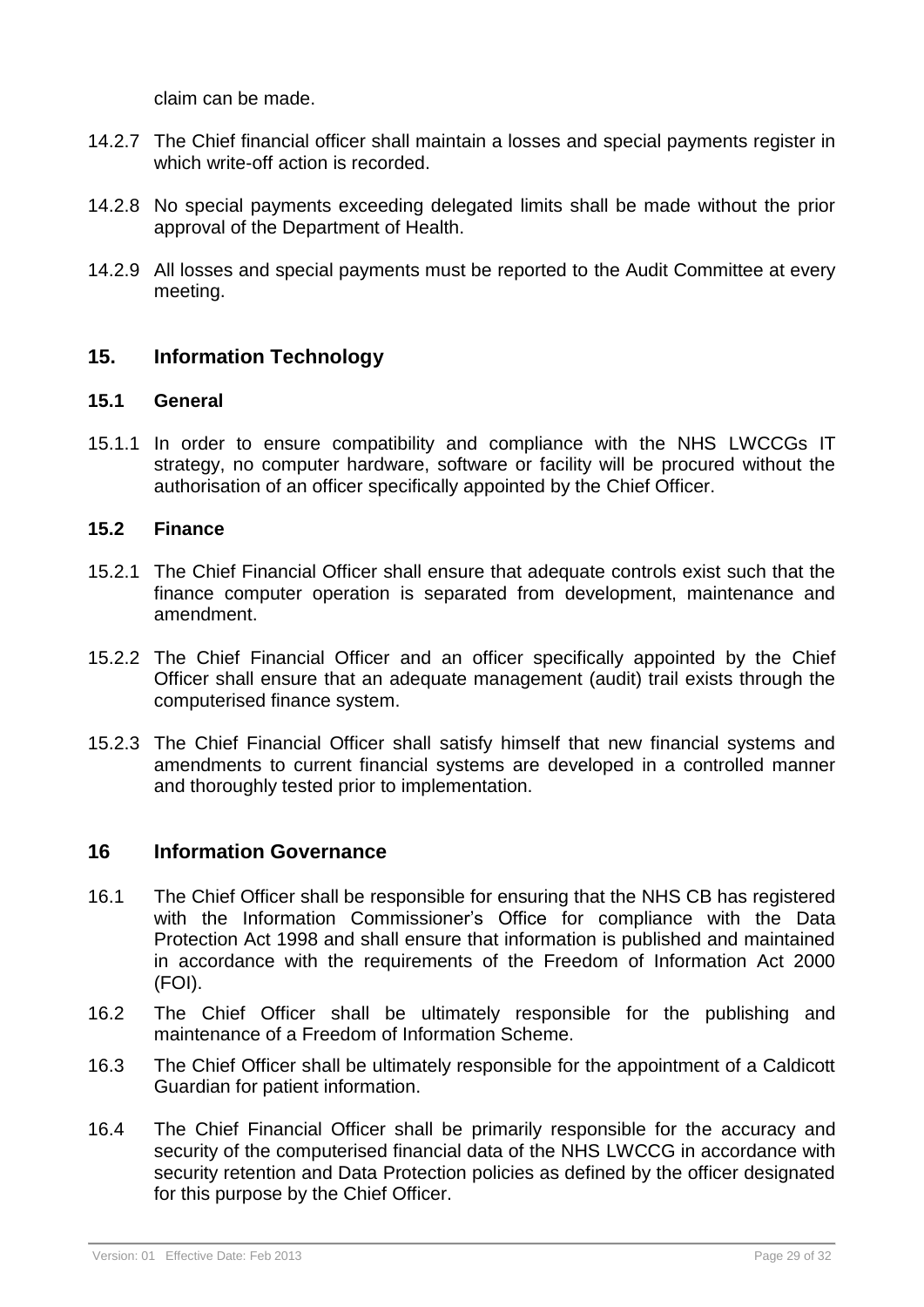- 16.5 An officer specifically appointed by the Accountable Body shall devise and implement any necessary procedures to ensure adequate protection of the NHS LWCCGs manual and computer data, programs and hardware for which the Chief Officer is responsible, from accidental or intentional disclosure to unauthorised persons, deletion or modification, theft or damage, having due regard for the Data Protection Acts and any defined NHS-wide security requirements.
- 16.6 An officer specifically appointed by the Chief Officer shall ensure that adequate controls exist over data entry, processing, storage, transmission and output to ensure security, privacy, accuracy, completeness, and timeliness of all NHS LWCCG financial systems and data as well as the efficient and effective operation of the system.
- 16.7 The Chief Financial Officer shall ensure that contracts for computing services for financial applications with another agency shall clearly define the responsibility of all parties for the security, privacy, accuracy, completeness, and timeliness of data during processing transmission and storage. The contract should also ensure rights of access for audit purposes.
- 16.8 Where another agency provides a computer service for financial applications, the Chief Financial Officer shall periodically seek assurances that adequate controls as outlined above are in operation.
- <span id="page-29-0"></span>16.9 The Chief Financial Officer and an officer specifically appointed by the Chief Officer shall ensure that adequate controls exist to maintain the security, privacy, accuracy and completeness of financial data sent over transmission networks.

# **17 Retention of Documents**

- 17.1 The Chief Officer shall be responsible for maintaining archives for all documents required to be retained in accordance with Department of Health guidelines.
- 17.2 The documents held in archive shall be capable of retrieval by persons authorised by the Chief Financial Officer.
- 17.3 Documents held in accordance with Department of Health guidance shall only be destroyed at the express instigation of the Chief Officer. Records shall be maintained of all documents so destroyed.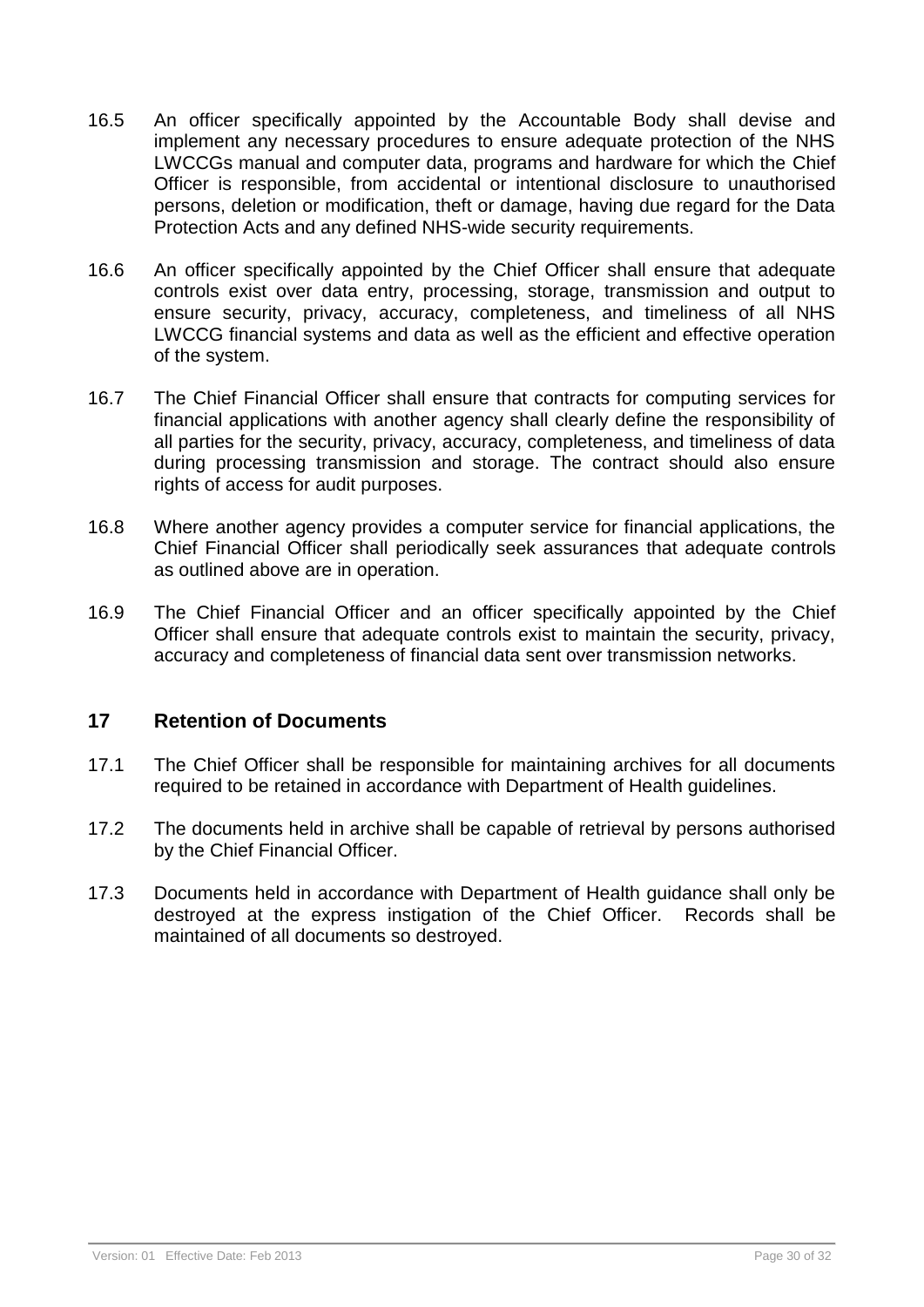# **18 Risk Management and Insurance**

- 18.1 The Chief Officer shall ensure that the CCG has a risk management strategy and assurance framework, in accordance with current Department of Health requirements, which must be approved and monitored by the Governing Body.
- 18.2 The Assurance Committee will oversee the management of the assurance framework ensuring that it meets the needs of the CCG in being able to identify and reduce risk
- 18.3 The programme of risk management shall include:
	- a) a process for identifying and quantifying risks and potential liabilities;
	- b) engendering among all levels of staff a positive attitude towards the control of risk;
	- c) management processes to ensure all significant risks and potential abilities are addressed including effective systems on internal control, cost effective insurance cover, and decisions on the acceptable level of retained risk;
	- d) contingency plans to offset the impact of adverse events;
	- e) audit arrangements including; internal audit, health and safety review;
	- f) a clear indication of which risks shall be insured;
	- g) arrangements to review the risk management programme.
- 18.4 The risk register will be reviewed and updated regularly at the Assurance Committee, and then reported to the Audit Committee on a quarterly basis
- 18.5 The existence, integration and evaluation of the above elements will assist in providing a basis to make a statement on the effectiveness of internal control within the Annual Report and Accounts as required by current Department of Health guidance.
- 18.6 The Governing Body shall decide if the CCG will insure through the risk pooling schemes administered by the NHS Litigation Authority or self insure for some or all of the risks covered by the risk pooling schemes. If the Governing Body decides not to use the risk pooling schemes for any of the risk areas (clinical, property and employers/third party liability) covered by the scheme this decision shall be reviewed annually.
- 18.7 There is a general prohibition on entering into insurance arrangements with commercial insurers. There are however, three exceptions when the CCG may enter into insurance arrangements with commercial insurers. The exceptions are:

a) for insuring motor vehicles owned by the CCG including insuring third party liability arising from there their use;